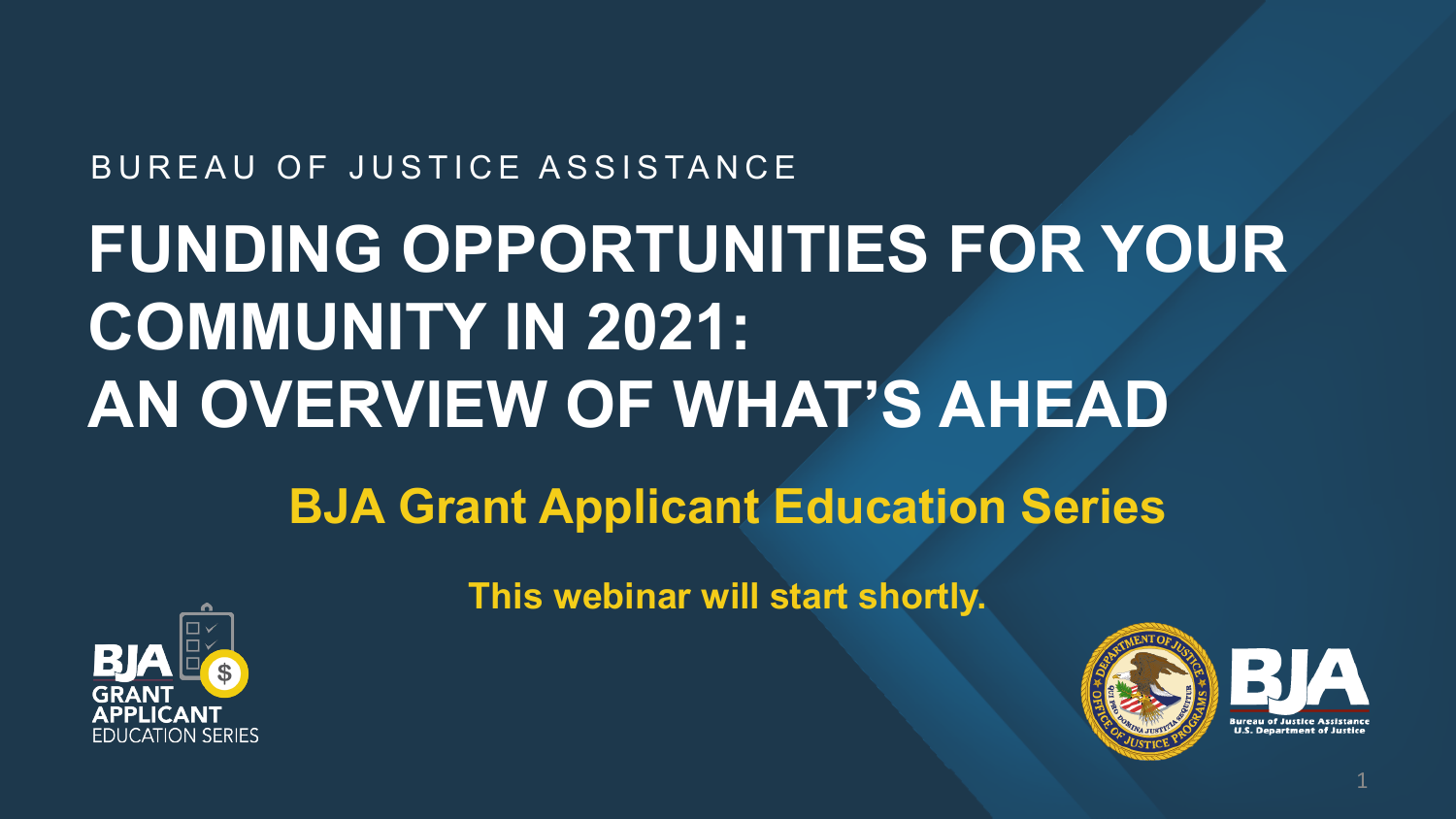

## **BJA Grant Applicant Education Series**

**Next Webinar** 

 **Title:** The Funding Process: First Steps to Applying, How to Prepare Now, and Other Considerations

**Date/Time:** Thursday, January 21, 2020, 1 p.m. ET

**Registration:** [Funding Webinars | Bureau of Justice Assistance \(ojp.gov\)](https://bja.ojp.gov/events/funding-webinars#upcoming-webinars)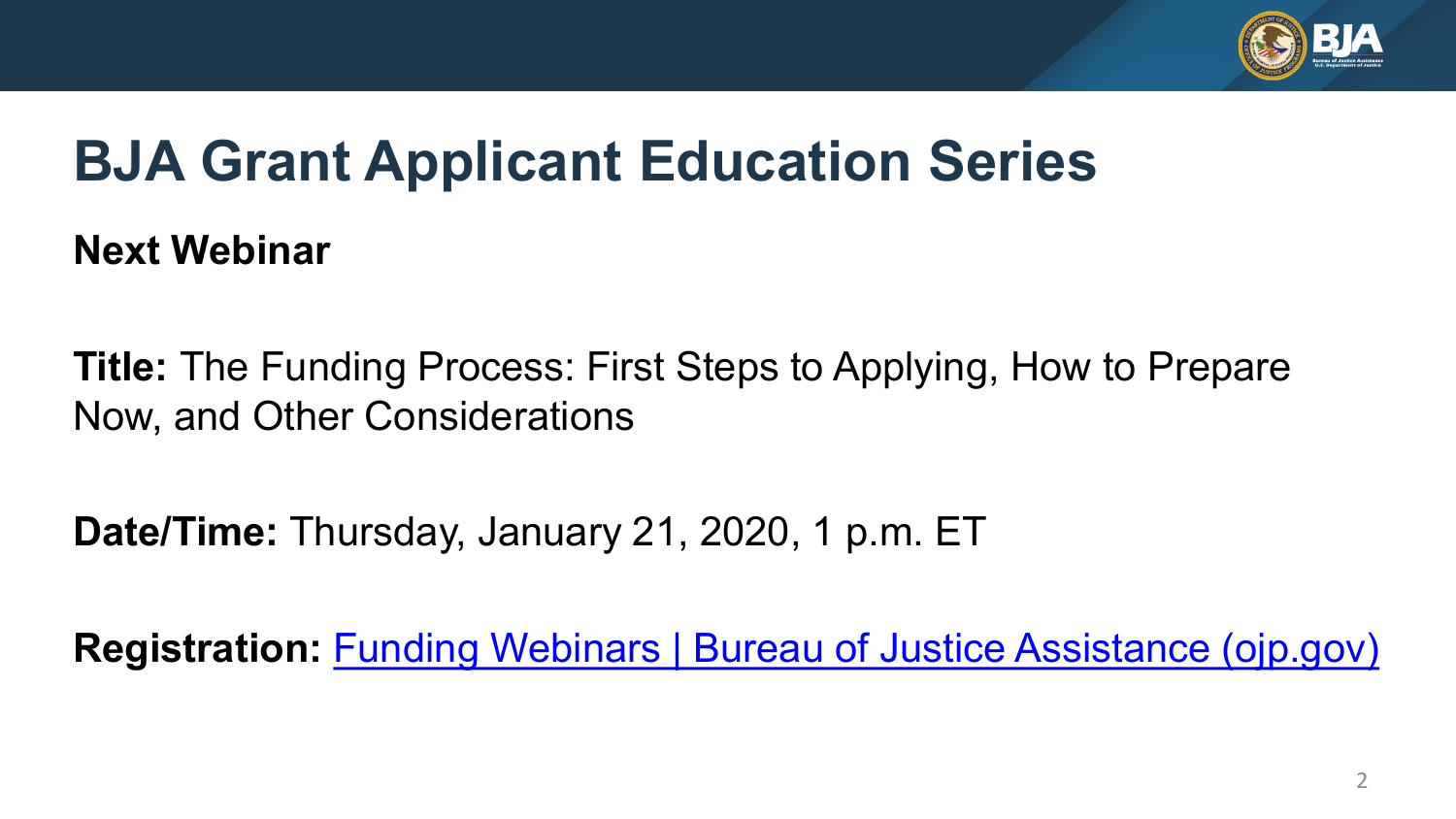#### BUREAU OF JUSTICE ASSISTANCE

#### **2021: AN OVERVIEW OF WHAT'S AHEAD FUNDING OPPORTUNITIES FOR YOUR COMMUNITY IN**

#### **BJA Grant Applicant Education Series**

#### **Vince Davenport and Thurston Bryant January 14, 2021**



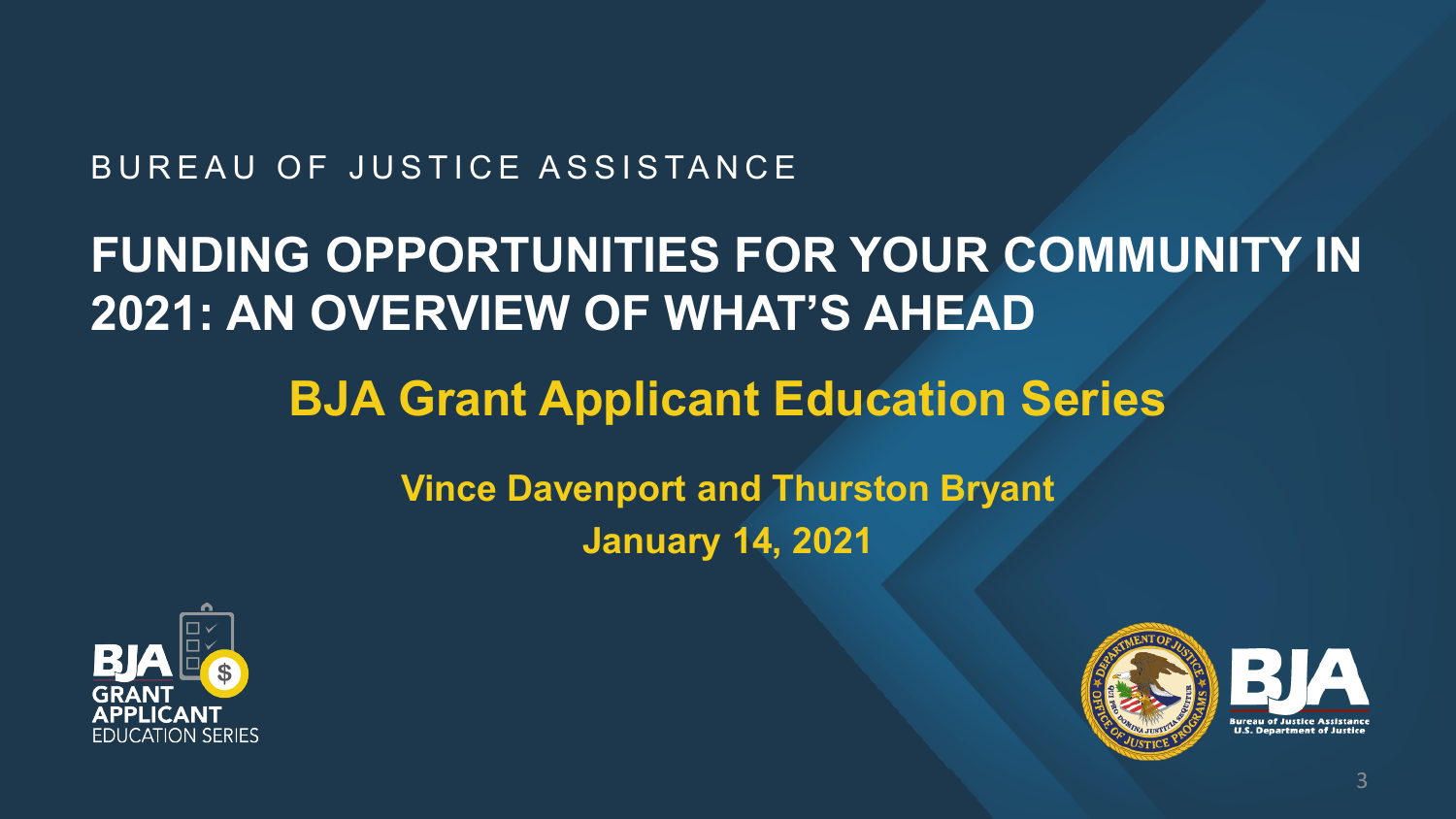

## **Agenda**

- Overview of OJP and BJA
- Explanation of funding opportunities available\*
- Review of the FY 2021 U.S. Department of Justice Program Plan
- Question and answer session

 \* Note: Please note the following disclaimer: All Grant Program Plan and Forecast data provided by the U.S. Department of Justice is subject to the availability of appropriations and potential legislative changes of statutory requirements. The information provided by DOJ is based on projected operational plans and may be updated frequently, including the addition, substitution, or cancellation of projected solicitations without advance notice. [Grants.gov,](https://Grants.gov) provides an e-mail subscription service, upon request, to be notified when solicitations are officially released.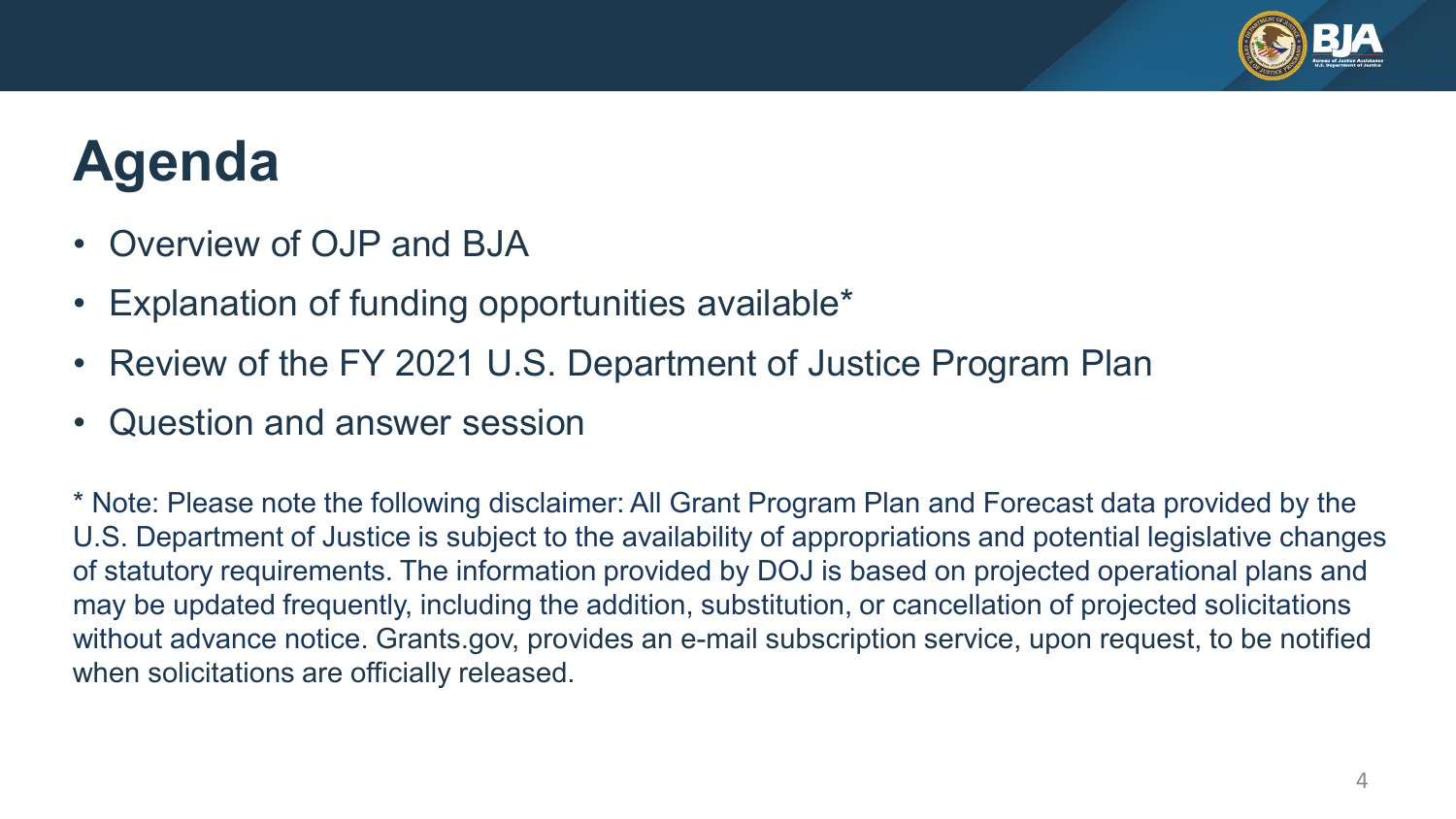

# **What Is the Office of Justice Programs (OJP)?**

- OJP provides grant funding, training, research, and statistics to the criminal justice community.
- OJP is one of three grant-making components of the Department of Justice along with the Office on Violence Against Women (OVW), and the Office of Community Oriented Policing Services (COPS)

#### **Office of Justice Programs**

- **BJA** Bureau of Justice Assistance
- **BJS** Bureau of Justice Statistics
- **NIJ** National Institute of Justice
- **OVC** Office for Victims of Crime
- **OJJDP** Office of Juvenile Justice and **Delinguency Prevention**
- **SMART** Office of Sex Offender Sentencing, Monitoring, Apprehending, Registering, and Tracking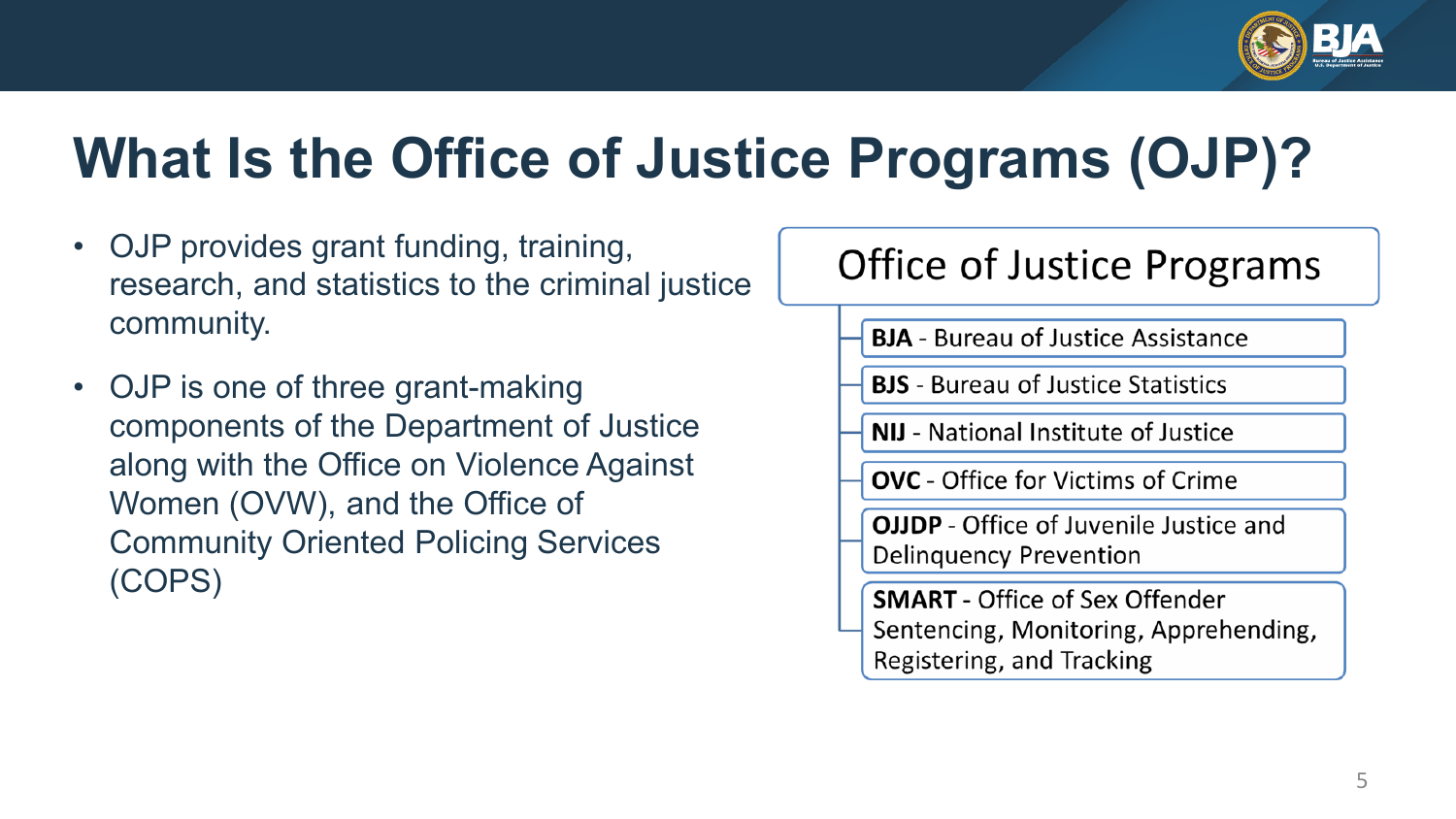

# **BJA Mission Statement**

 BJA provides leadership and services in grant administration and criminal justice policy development to support local, state, and tribal justice strategies to reduce violent crime and strengthen communities.

# **Administration Priorities**

 Funding through BJA is aligned with the Administration's priorities to reduce supporting the safety of law enforcement officers. violent crime, prosecute more drug and felonious gun cases while also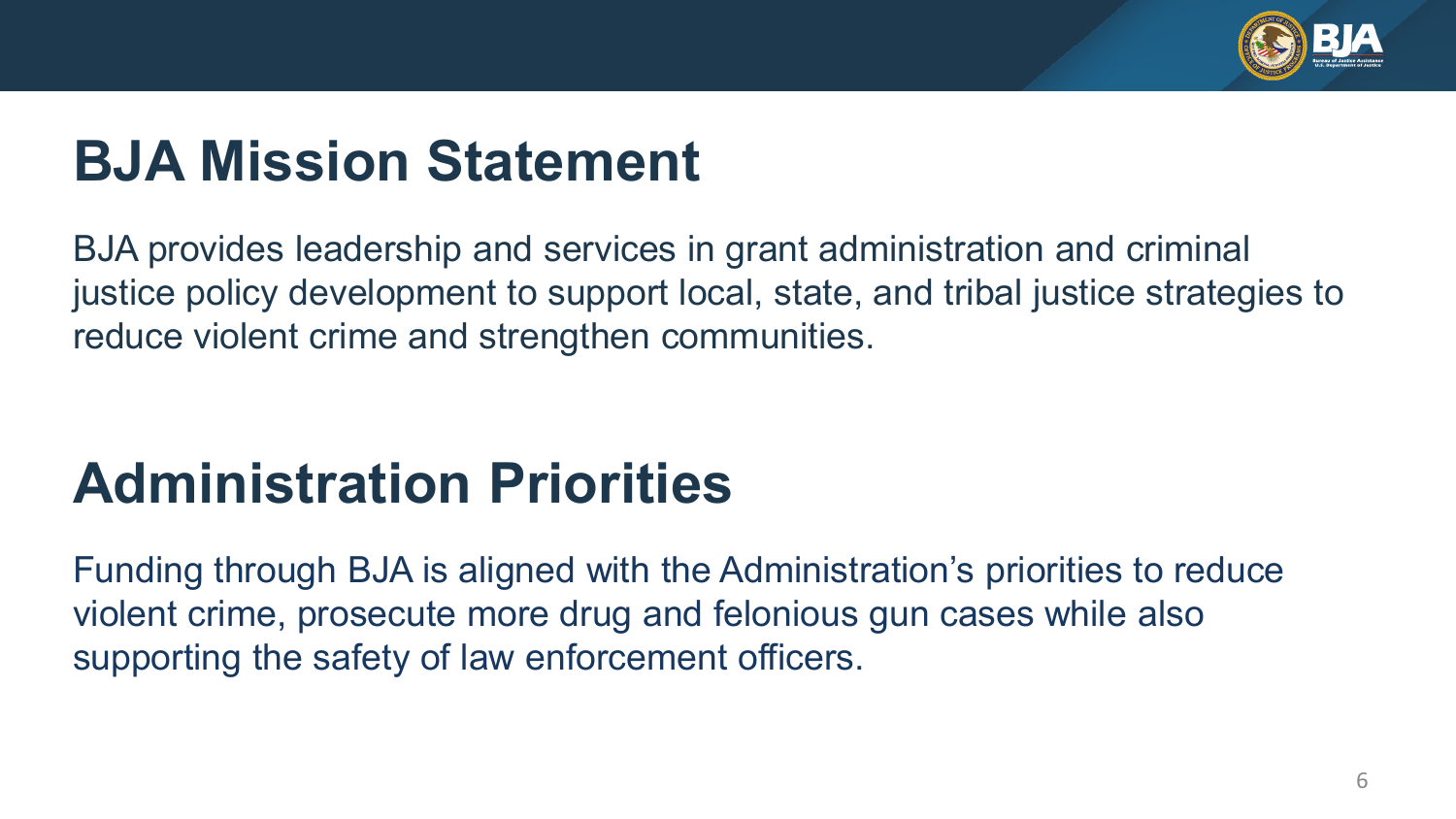

# **Types of BJA Grants**

#### **Discretionary**

- Awarded *directly* by OJP to eligible recipients.
- Applicants apply directly to OJP/BJA.
- Most often awarded on a competitive basis.
- – Applications undergo a preliminary review process to ensure that they are complete and meet the eligibility requirements.

#### **Formula**

- – Are usually administered and managed by State Administering Agencies or other BJA approved fiscal agents.
- Are most often on a noncompetitive basis.
- – Distribution of funds among eligible recipients is either statutorily defined, or defined by distribution process specified by BJA.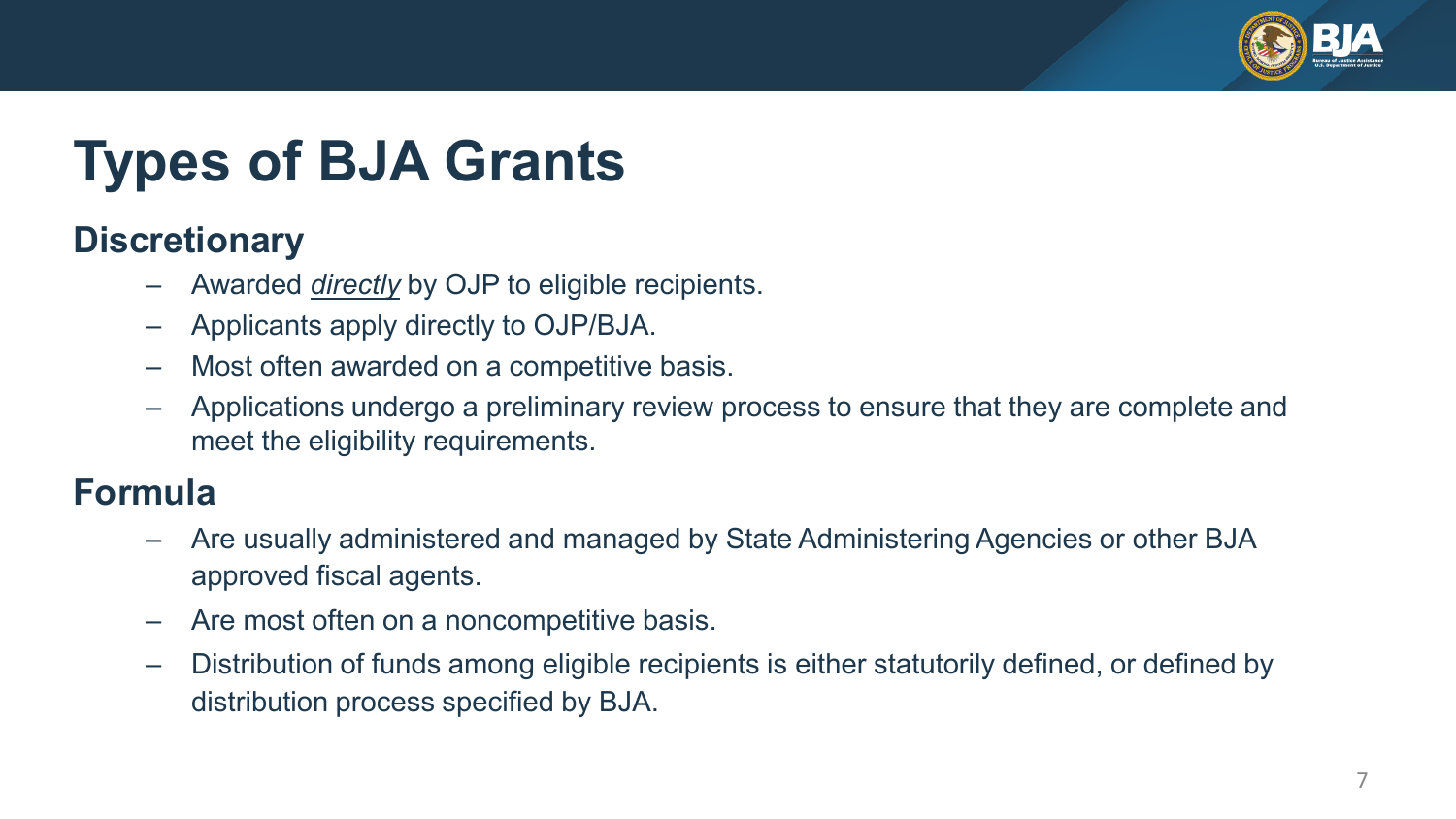

# **Comprehensive Opioid, Stimulant, and Substance Abuse Site-Based Program (COSSAP)**

- Supports effective local, state, and tribal responses to illicit substance use and misuse in order to reduce overdose deaths, promote public safety, and support access to treatment and recovery services throughout the criminal justice system.
- 1) Pre-booking or post-booking treatment alternative-to-incarceration programs that serve individuals at high risk for overdose or substance abuse.
- 2) Law enforcement and other first responder diversion programs.
- 3) Education and prevention programs to connect law enforcement agencies with K-12 students.
- 4) Embedding social services with law enforcement in order to rapidly respond to drug overdoses where children are affected.
- 5) Comprehensive, real-time, regional information collection, analysis, and dissemination.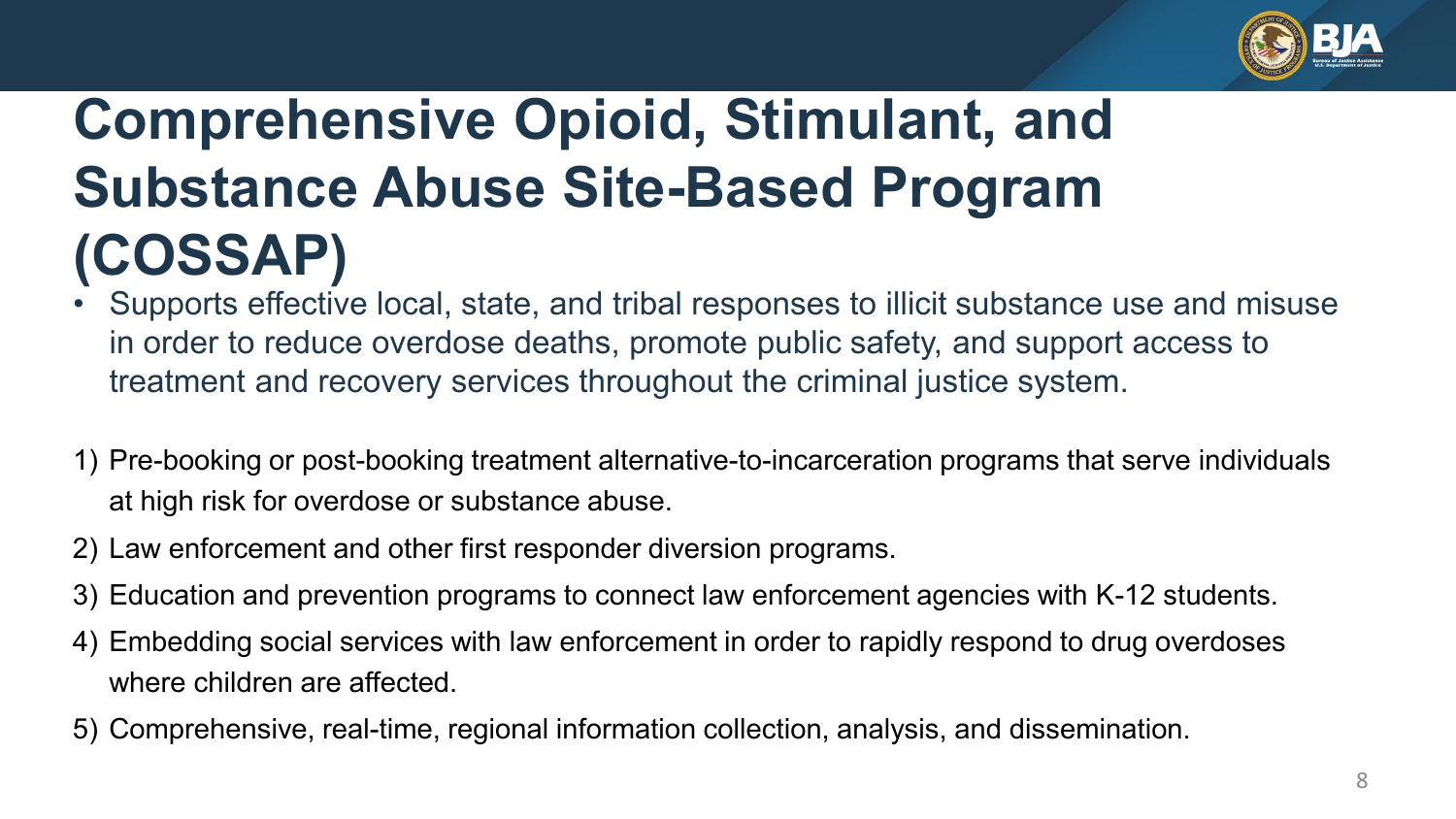

#### **COSSAP** *(continued)*

- 6) Naloxone for law enforcement and other first responders.
- 7) Identifiable and accessible drug take-back programs.
- 8) Evidence-based treatment, such as medication-assisted treatment (MAT), as well as recovery support services, including transitional or recovery housing and peer recovery support.
- 9) Family court programming to prioritize and expedite treatment and recovery services to individuals at high risk for overdose. Funds may be used to purchase naloxone, as well as pay for staff (law enforcement, first responder, treatment, evaluators, peer recovery services), data analytics, and recovery supports, such as housing (up to 30 percent of funds), transportation, and training.
- FY 2021 Opportunities

 **Category 1**: State Based: Estimated Number of Awards: 10 / Average Award Amount: \$3,000,000 **Category 2**: Local Site Based: Estimated Number of Awards: 100 / Average Award Amount: Up to \$1000,000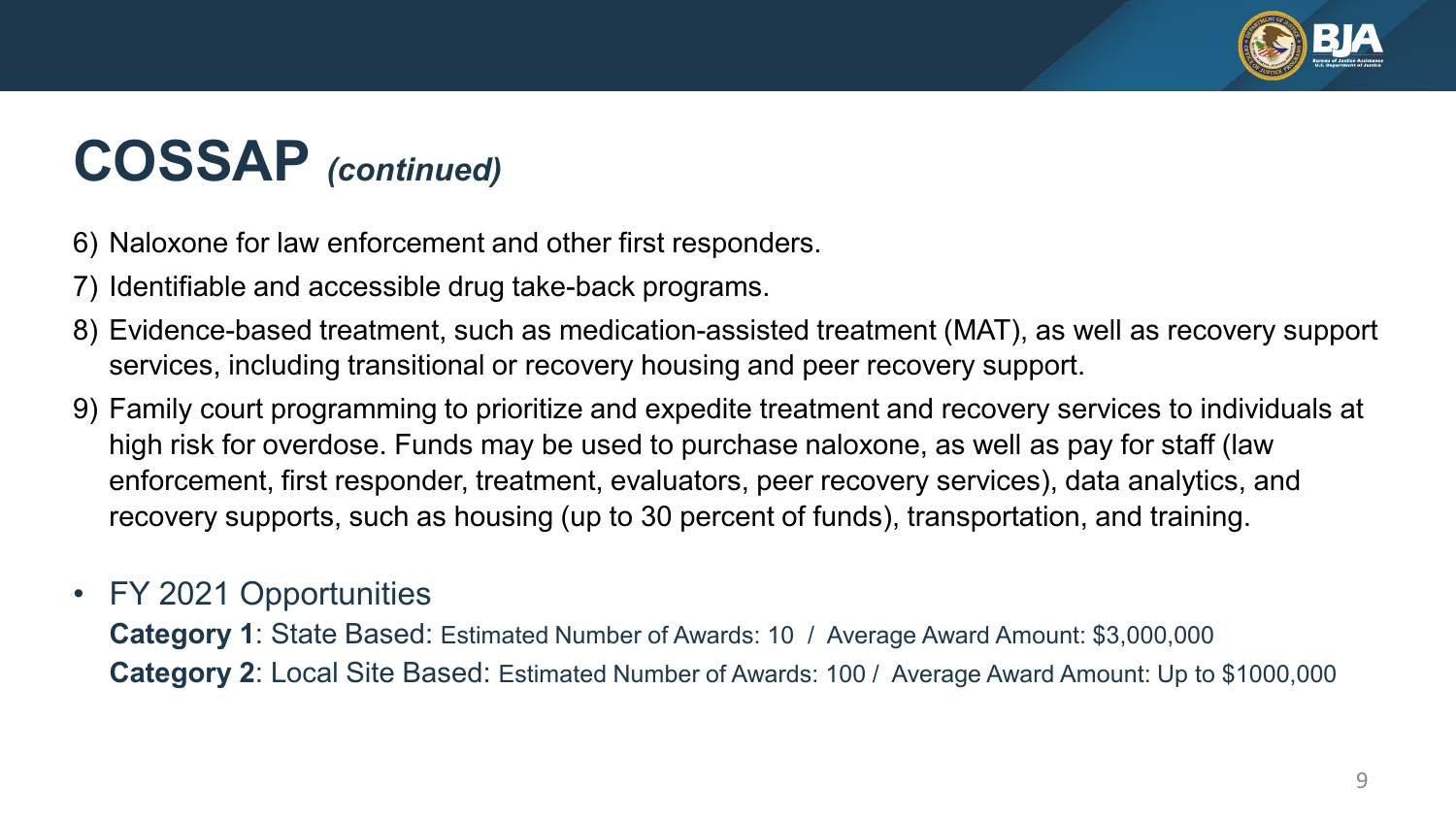

#### **Justice and Mental Health Collaboration Program (JMHCP)**

- outcomes for individuals with mental illnesses or co-occurring mental health and • JMHCP supports innovative cross-system collaboration to improve responses and substance abuse disorders who come into contact with the justice system.
- FY 2021 Opportunities
	- Estimated Number of Awards: Up to 60
	- Average Amount: Up to \$550,000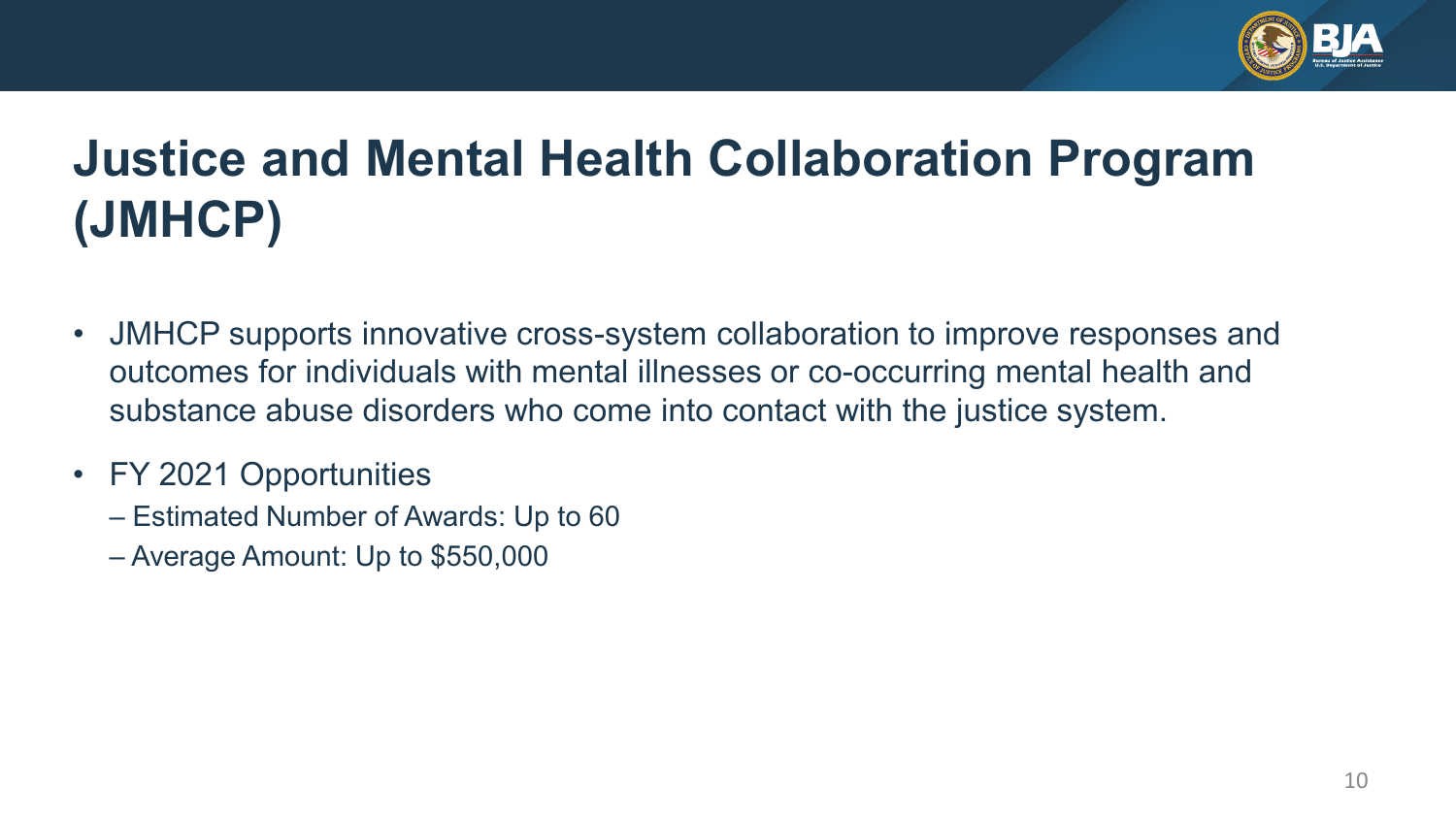

# **Edward Byrne Memorial Justice Assistance Grant (JAG) – Formula**

- • JAG is OJP's flagship grant program and the leading source of federal justice funding to state, local, and tribal jurisdictions. Eight broad purpose areas:
- 
- Prosecution and court programs
- 
- Corrections & community corrections
- 1) Law enforcement programs 5) Drug treatment and enforcement programs
- 2) Prosecution and court programs 6) Planning, evaluation, and technology improvement
- 3) Prevention and education programs 7) Crime victim and witness programs (non-compensation)
- 4) Corrections & community corrections 6) Mental health programs (and related law enforcement and corrections programs, including behavioral programs and crisis intervention teams)
- FY 2021 Opportunities
	- Estimated Total Funding Available for Local JAG: Up to \$113,000,000
	- Estimated Total Funding Available for State JAG: Up to \$175,000,000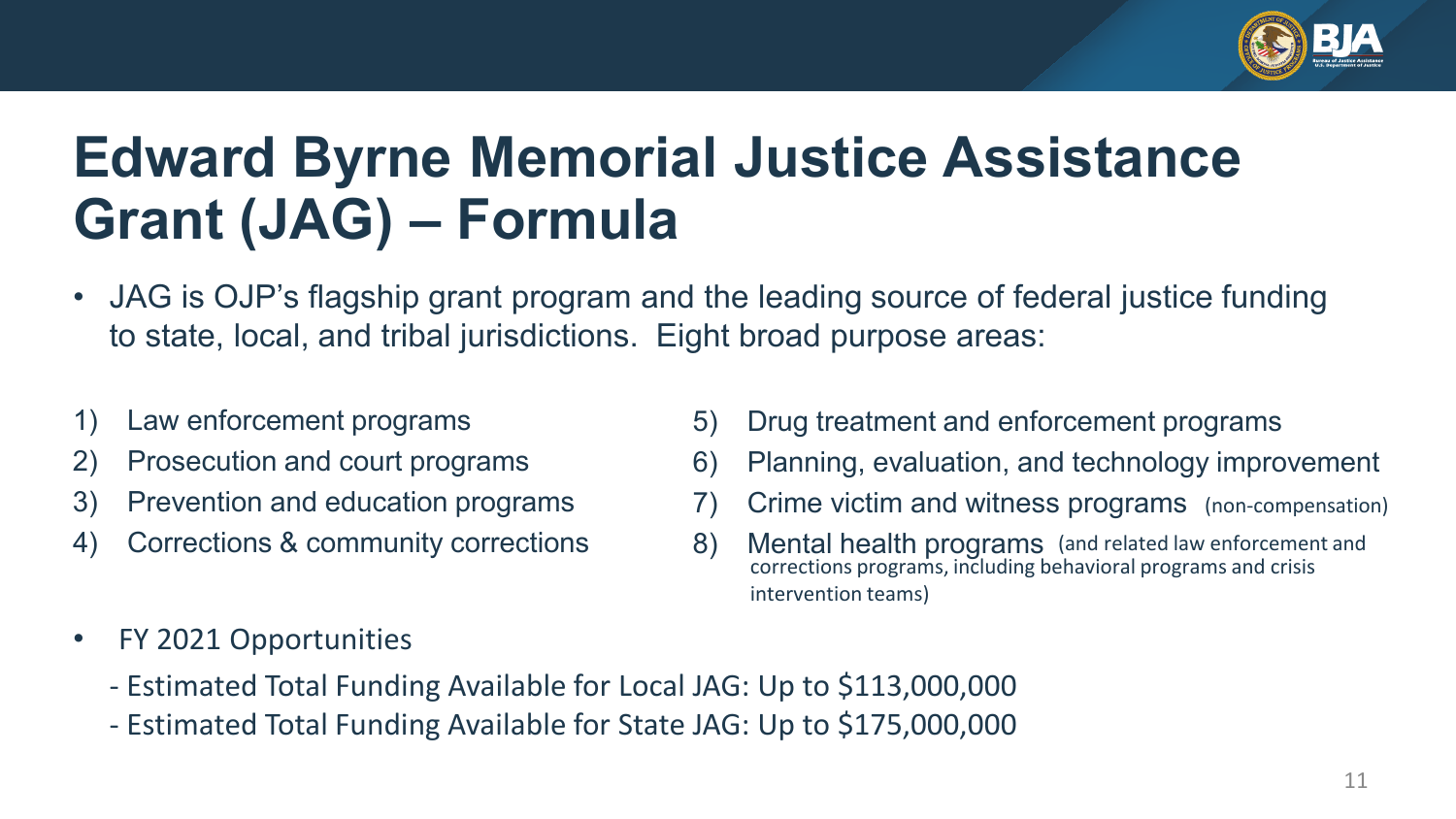

# **Smart Policing Initiative (SPI)**

- The Smart Policing Initiative provides resources to law enforcement agencies to help them identify their most pressing crime problems, and support their use of promising practices, data, and technology to effectively respond to those problems.
- • Target a pressing operational or crime reduction issue for innovation and intensive intervention. Partner with a researcher to evaluate the project and results.
- • BJA will prioritize applications for the development of real-time crime centers in communities with high violent and gun crime rates.
- FY 2021 Opportunities
	- Estimated Number of Awards: Up to 10
	- Award Amount: Up to \$500,000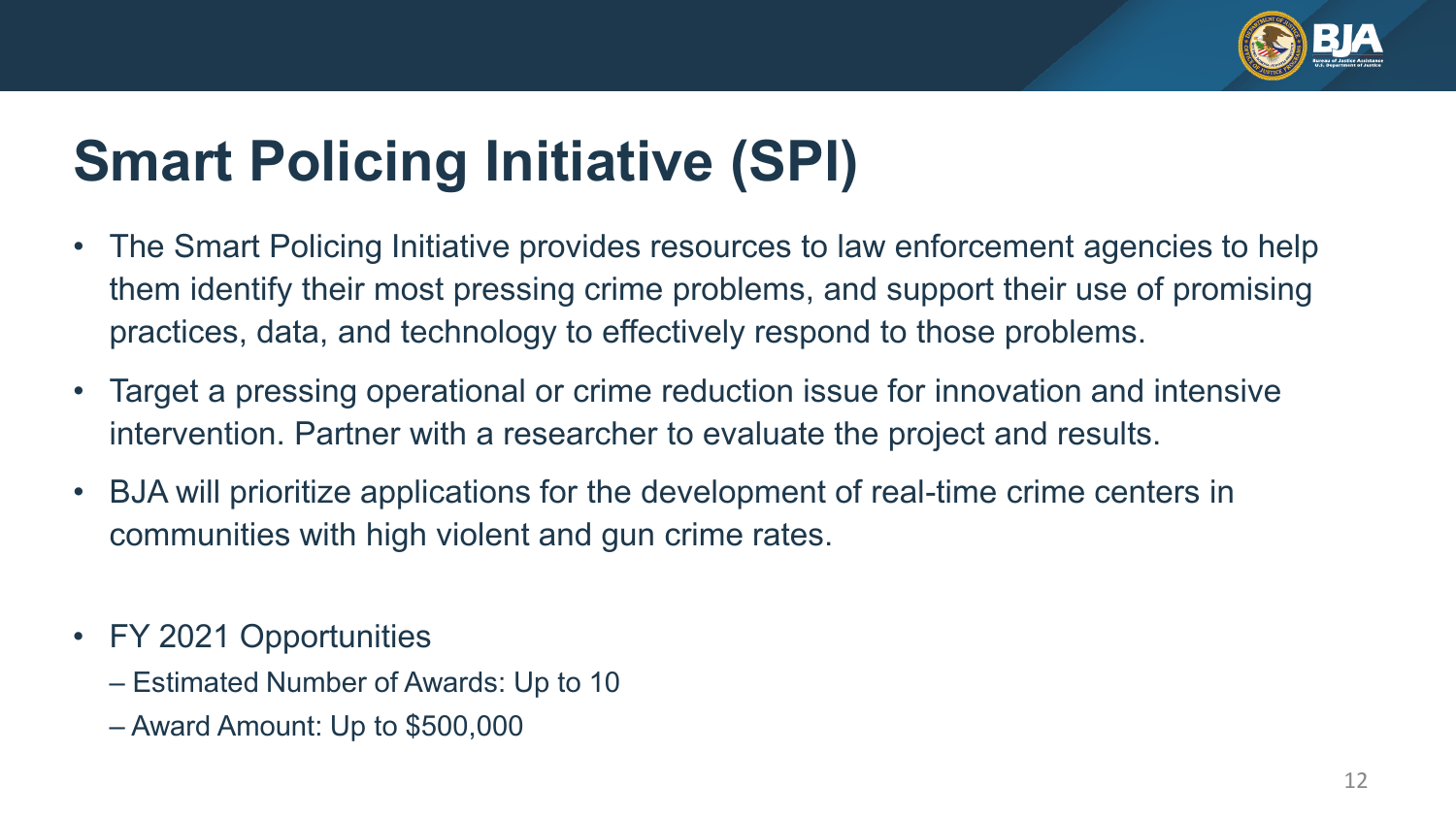

# **Body-Worn Cameras (BWCs)**

- • The intent of the program is to fund the purchase or lease of BWCs and deployment of BWC pilot, full-implementation, or expansion programs as one tool in a law enforcement agency's comprehensive problem-solving approach to improve officer safety, enhance evidentiary values, improve accountability and transparency, and promote mutual trust.
- FY 2021 Opportunities
	- Estimated Number of Awards: 55
	- – Estimated Award Depending on size of agency and BWC proposed : From \$10,000 and up to \$2,000,000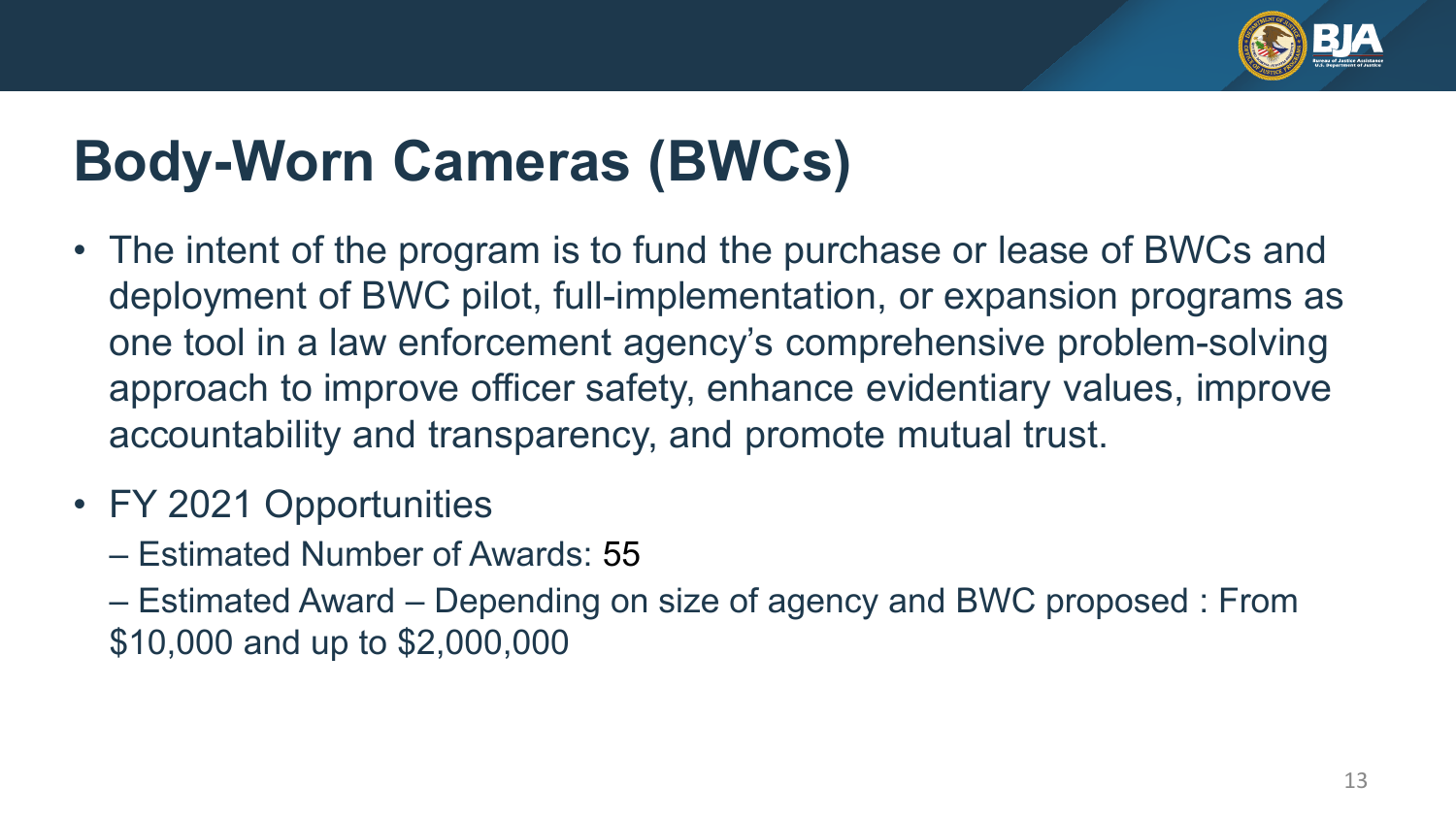

# **STOP School Violence Program**

- • The purpose of the STOP School Violence solicitation is to ensure that students are safe in school by providing students and teachers with resources and tools for recognizing, responding quickly to, and preventing acts of violence.
- • In FY 2021, BJA will post one solicitation that will address threat assessment, mental health training or other school climate improvement training such as anti-bullying, and technology solutions such as anonymous reporting systems.
- FY 2021 Opportunities
	- **Category 1**: State Governments
	- Estimated Number of Awards: Up to 10 / Average Amount: Up to \$2,000,000
	- - **Category 2**: City or Township Governments, County Governments, Native American Tribal Governments, Non-Profit Organizations, Institutions of Higher Education, etc.
	- Estimated Number of Awards: Up to 140 / Average Award Amount: Up to \$1,000,000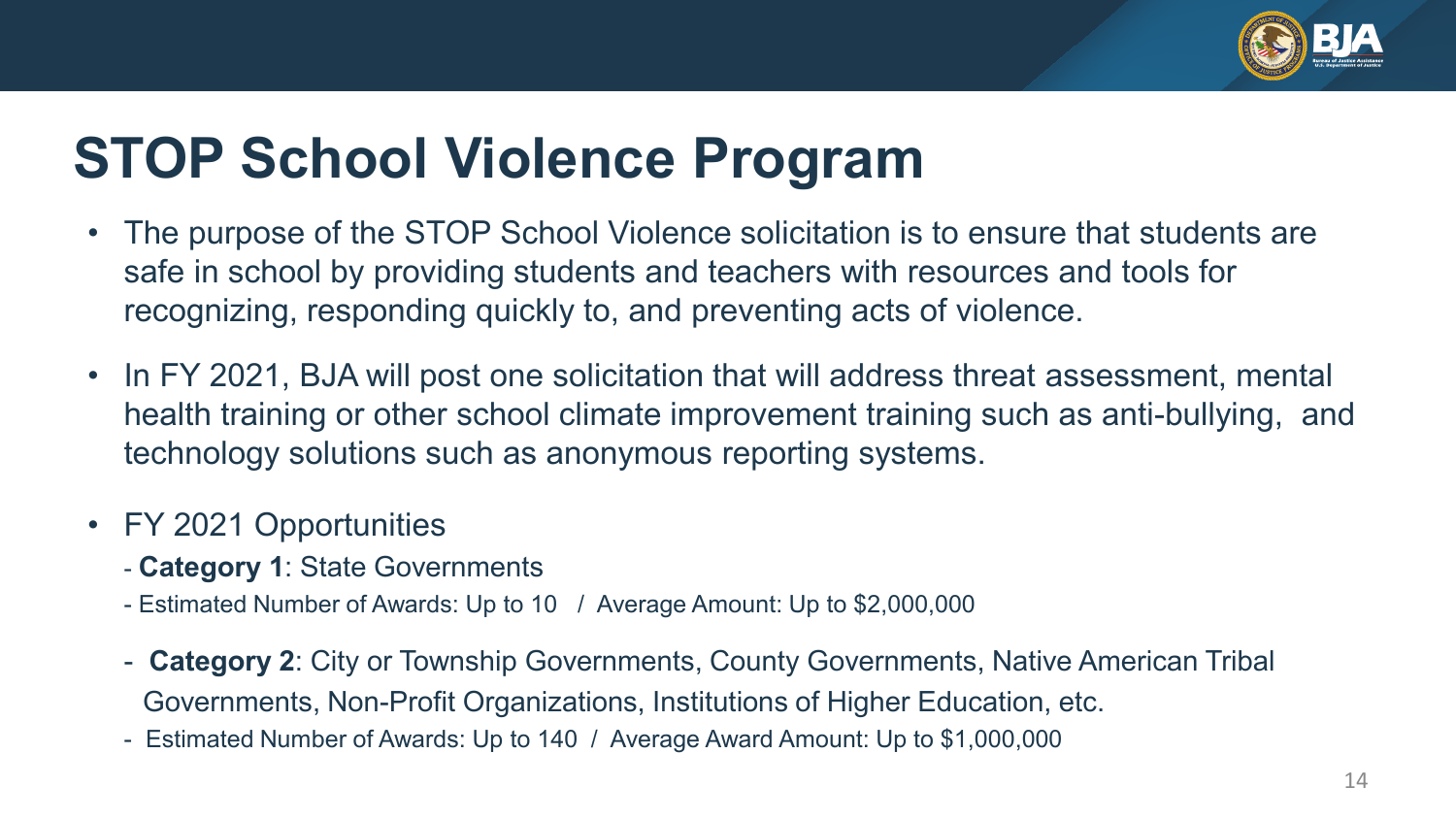

# **Crime Gun Intelligence Centers (CGICs)**

- • The Local Law Enforcement Crime Gun Intelligence Center (CGIC) Integration Initiative, administered by BJA in partnership with the Bureau of Alcohol, Tobacco, Firearms and Explosives (ATF), is a competitive grant program that provides funding to state, local, and tribal government entities that are experiencing precipitous increases in gun-related violent crime.
- their ATF partners to utilize intelligence, technology, and community engagement to swiftly identify unlawfully used firearms and their sources, and effectively prosecute perpetrators • The purpose of this initiative is to support local and tribal jurisdictions' capacity to work with engaged in violent crime.
- FY 2021 Opportunities
	- Estimated Number of Awards: Up to 7
	- Estimated Award Average Amount: Up to \$700,000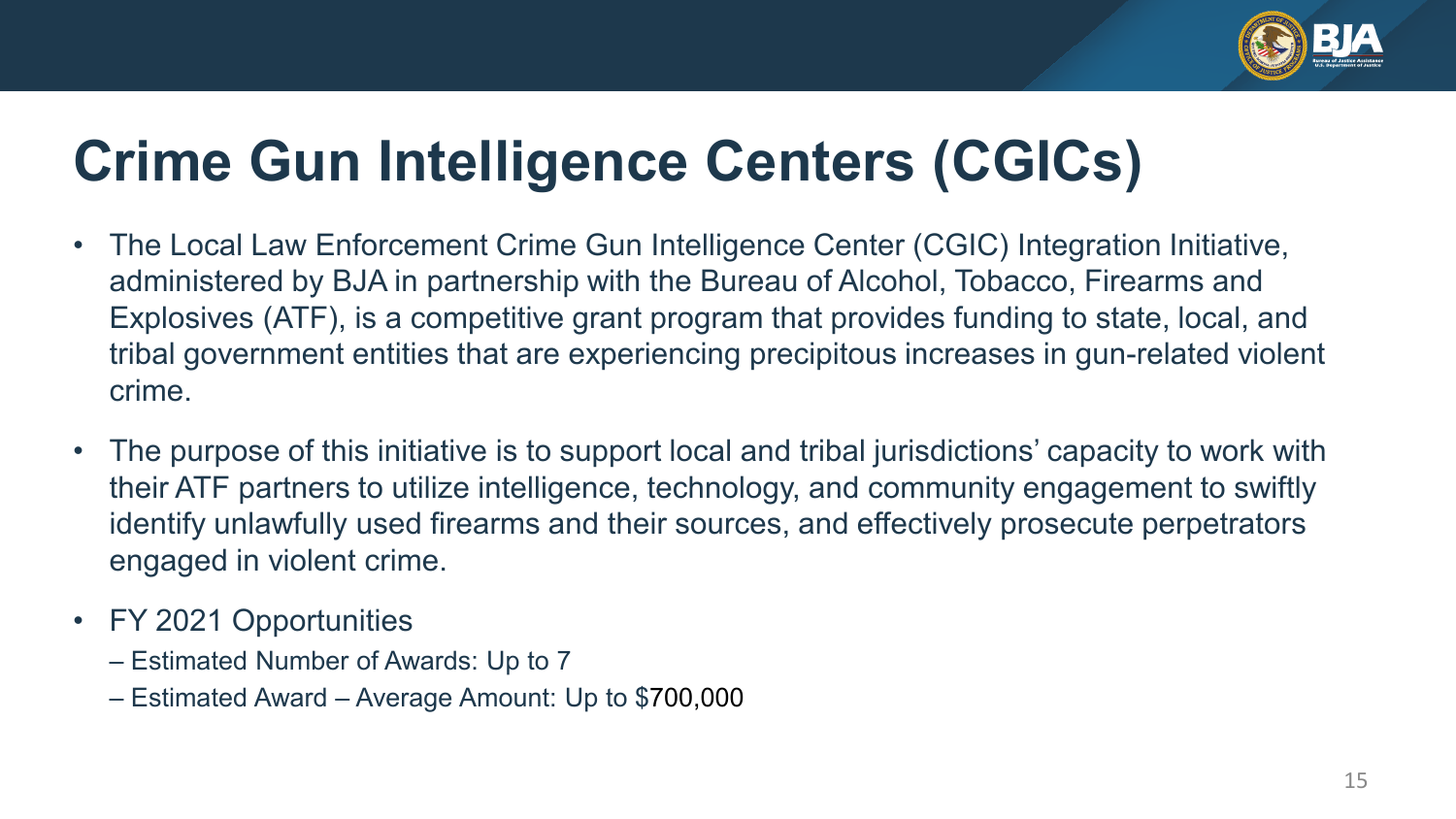

## **Emmett Till Cold Case Investigations Program**

- • The Emmett Till Cold Case Investigations Program supports state, local, and tribal law support for victims' families and stakeholders impacted by these cases. Funds are limited to violations of civil rights statutes resulting in death that occurred no later than enforcement and prosecution agencies to investigate and prosecute unsolved homicide cold case murders suspected of having been racially motivated, including December 31, 1979.
- FY 2021 Opportunities
	- Estimated Number of Awards: 6
	- Estimated Award Available: Up to \$2,945,000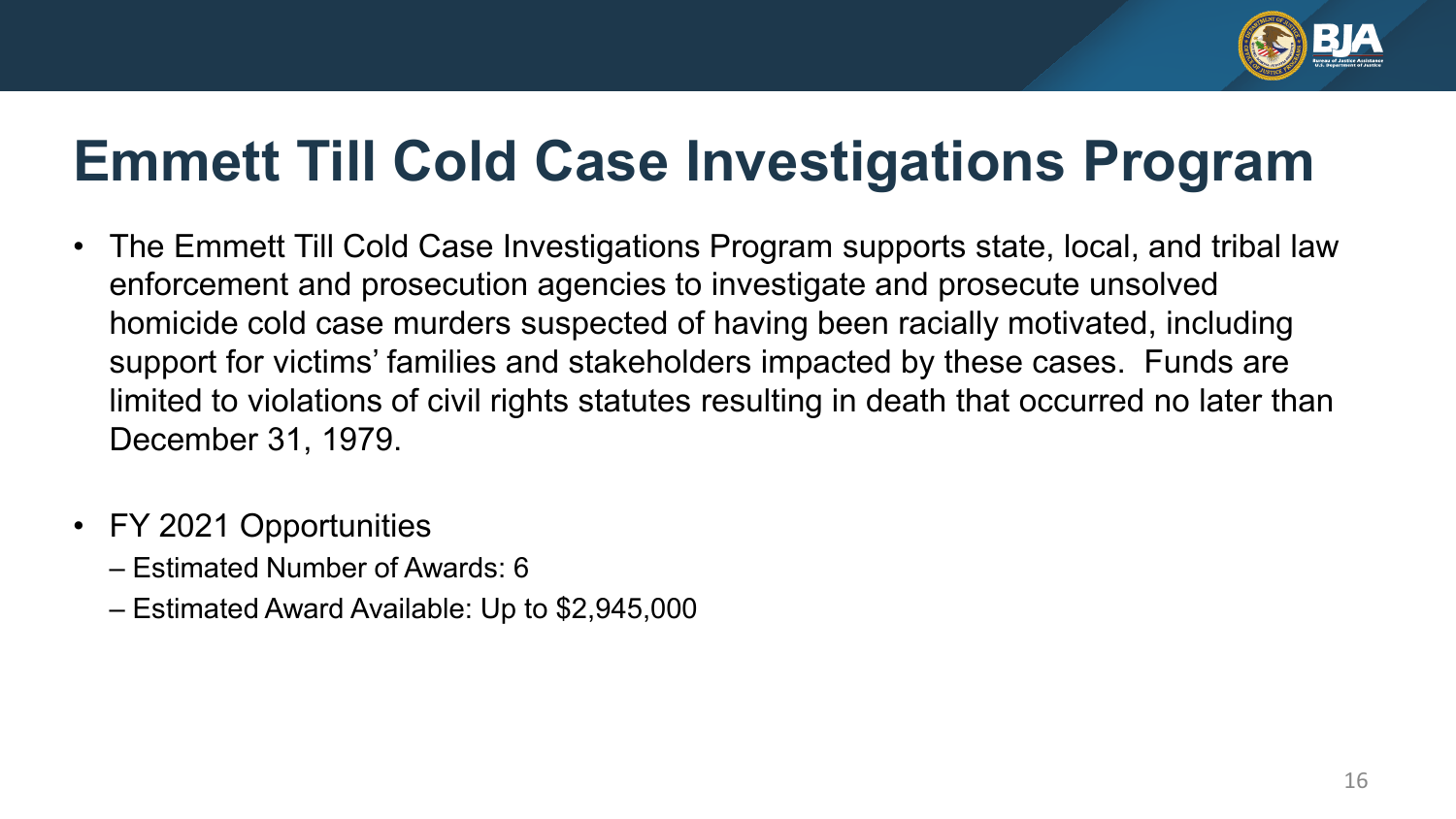

# **Intellectual Property Enforcement Program (IPEP)**

- • The Intellectual Property Enforcement Program (IPEP) is designed to protect public health, safety, and the economy from counterfeit goods and product piracy. IPEP also enhances the capacities of state, local, tribal, and territorial criminal justice systems to address intellectual property enforcement, including prosecution, prevention, training, and technical assistance.
- FY 2021 Opportunities
	- Estimated Number of Awards: Up to 6
	- Estimated Award Average Amount: Up to \$250,000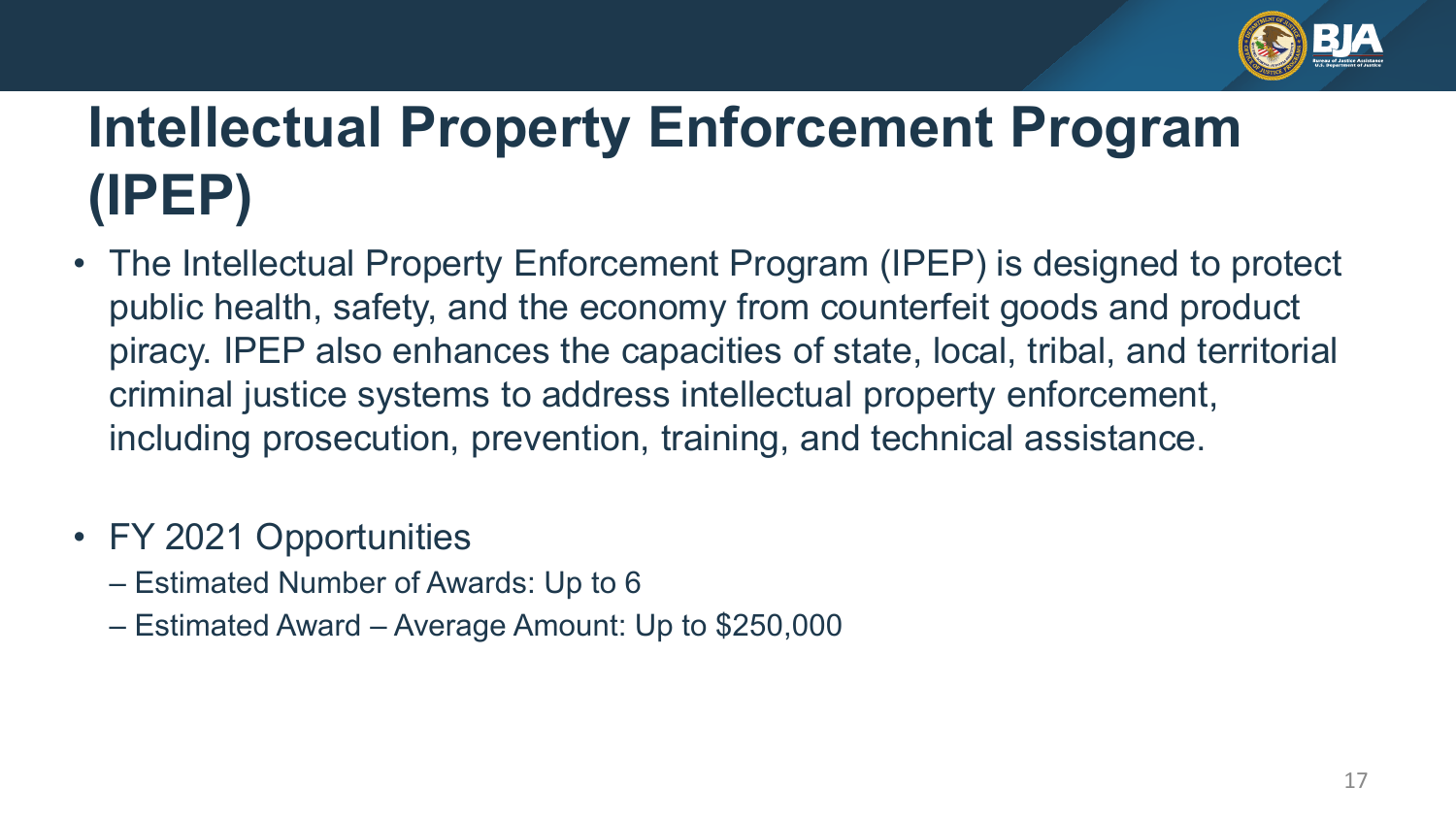

# **Project Safe Neighborhoods (PSN)**

- • Project Safe Neighborhoods is designed to create safer neighborhoods through a sustained reduction in crime associated with gang and gun violence.
- • The program's effectiveness is based on the cooperation of local, state, and federal agencies engaged in a unified approach led by the U.S. Attorney in each district.
- FY 2021 Opportunities
	- Estimated Number of Awards: Up to 93
	- Estimated Award Average Amount: Up to \$350,000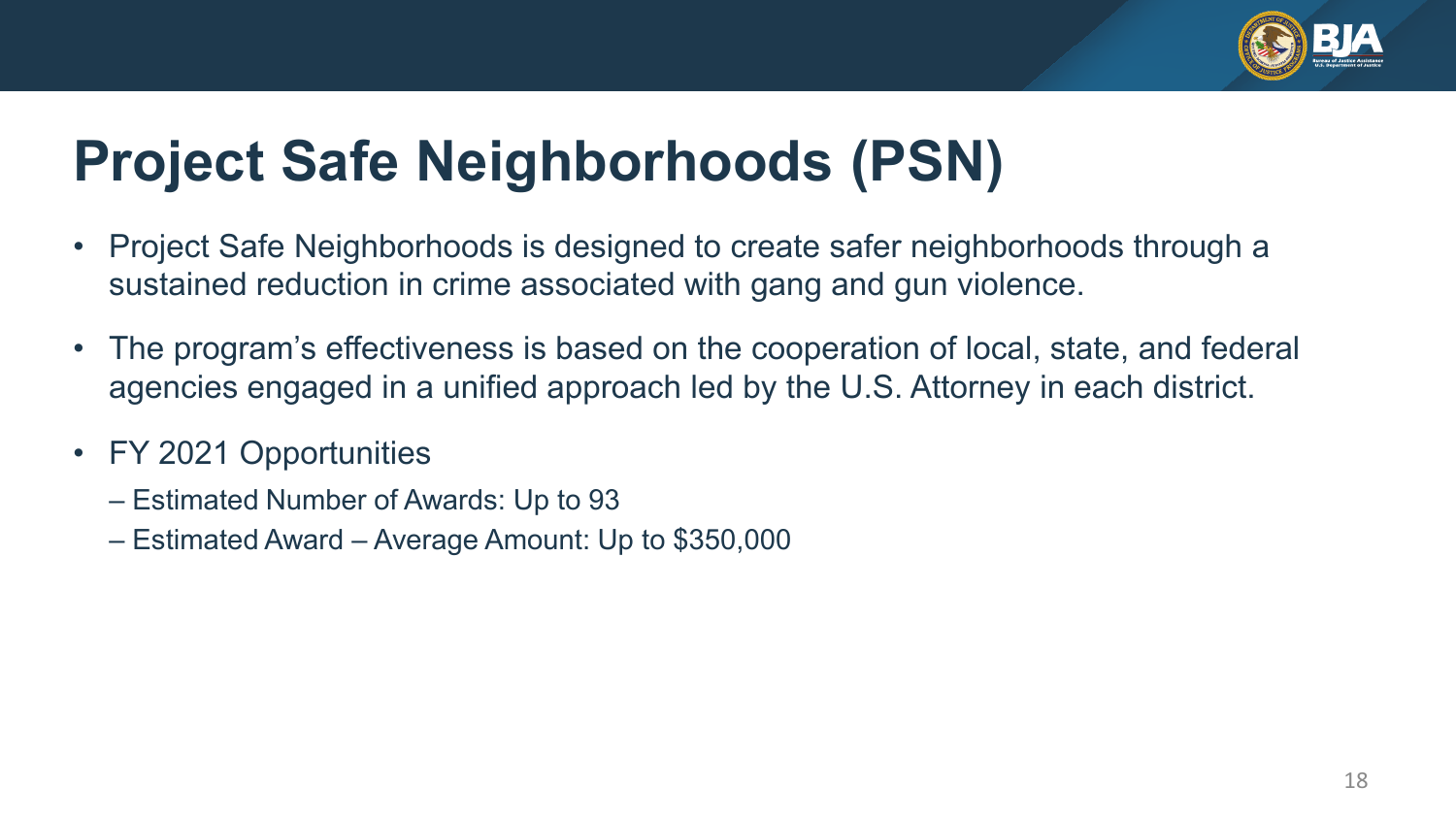

# **Innovative Prosecution Solutions for Combatting Violent Crime (Smart Prosecution)**

- • The IPS program provides state, local, and tribal prosecutors with information, and resources to develop effective strategies and programs to address violent crime.
- • It is also recognized that prosecutors' offices carry attorney caseloads well above recommended levels, lack critical support staff, and rely on outdated information technology to manage their caseloads which can have a negative impact on victims, criminal defendants, and public safety.
- IPS will address that need as well as struggle to effectively adjust to the growing amount of evidence and the subsequent intricacies of the investigation and prosecution of crimes, particularly cyber, human trafficking, gun and drug crimes.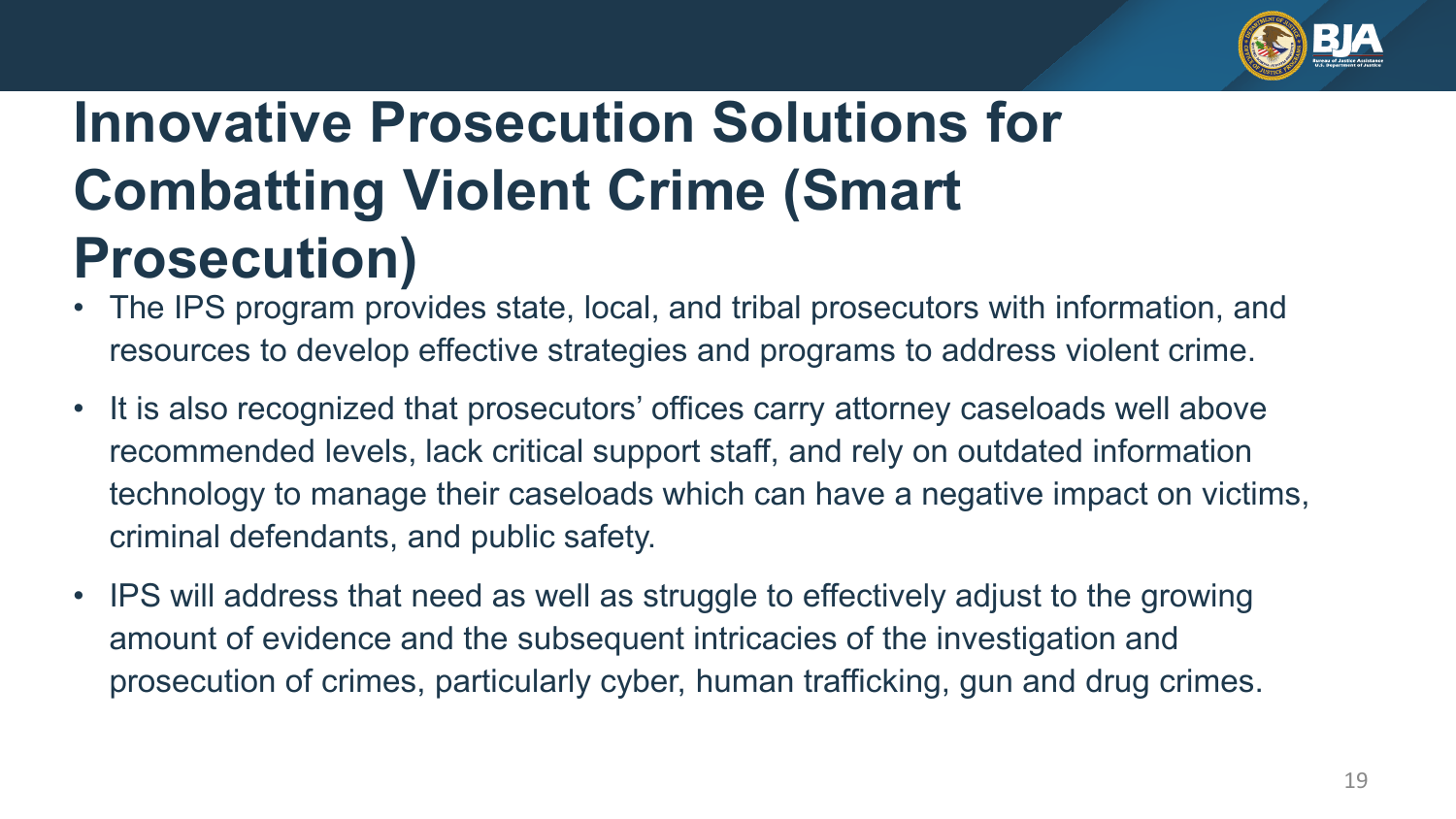

# **Smart Prosecution** *(continued)*

- IPS supports the use of technology, intelligence, and data analytics in innovative ways that enable prosecutors to focus resources on the people and places associated with high concentrations of criminal activity.
- FY 2021 Opportunities
	- Estimated Number of Awards: Up to 22
	- Award Amount: Up to \$350,000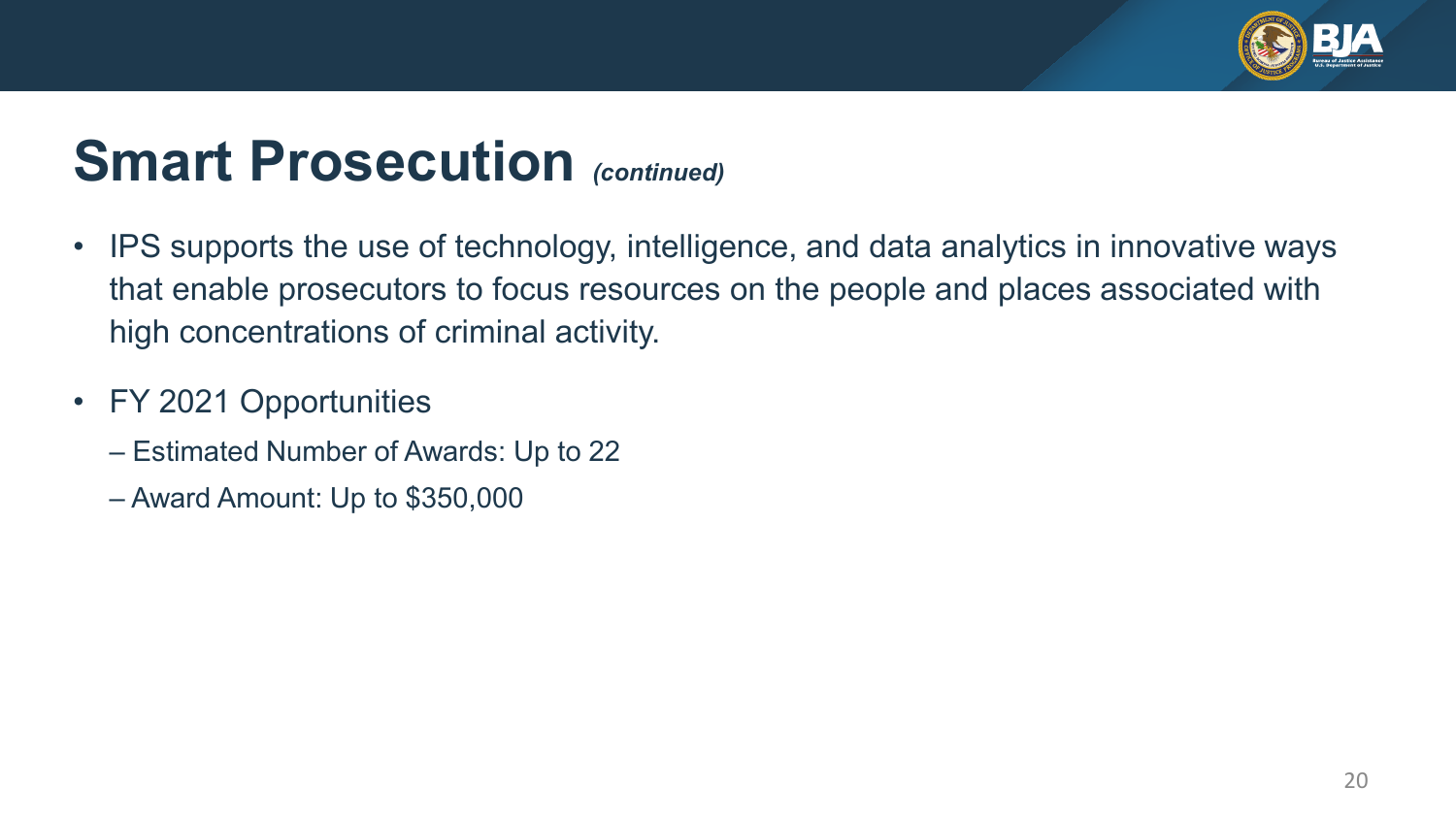

## **Byrne Criminal Justice Innovation Program**

*(formerly - Innovations in Community-Based Crime Reduction Program)* 

- • This program supports comprehensive, data-driven community-oriented strategies to reduce crime in neighborhoods with concentrations of serious and violent crime. Through a broad cross-sector partnership, BCJI grantees address the conditions, including physical conditions, which contribute to crime in these areas, using a broad range of prevention and intervention strategies that include building trust between residents, law enforcement other partners.
- FY 2021 Opportunities
	- Estimated Number of Awards: Up to 15-16
	- Estimated Award Average Amount: \$800,000–\$1,000,000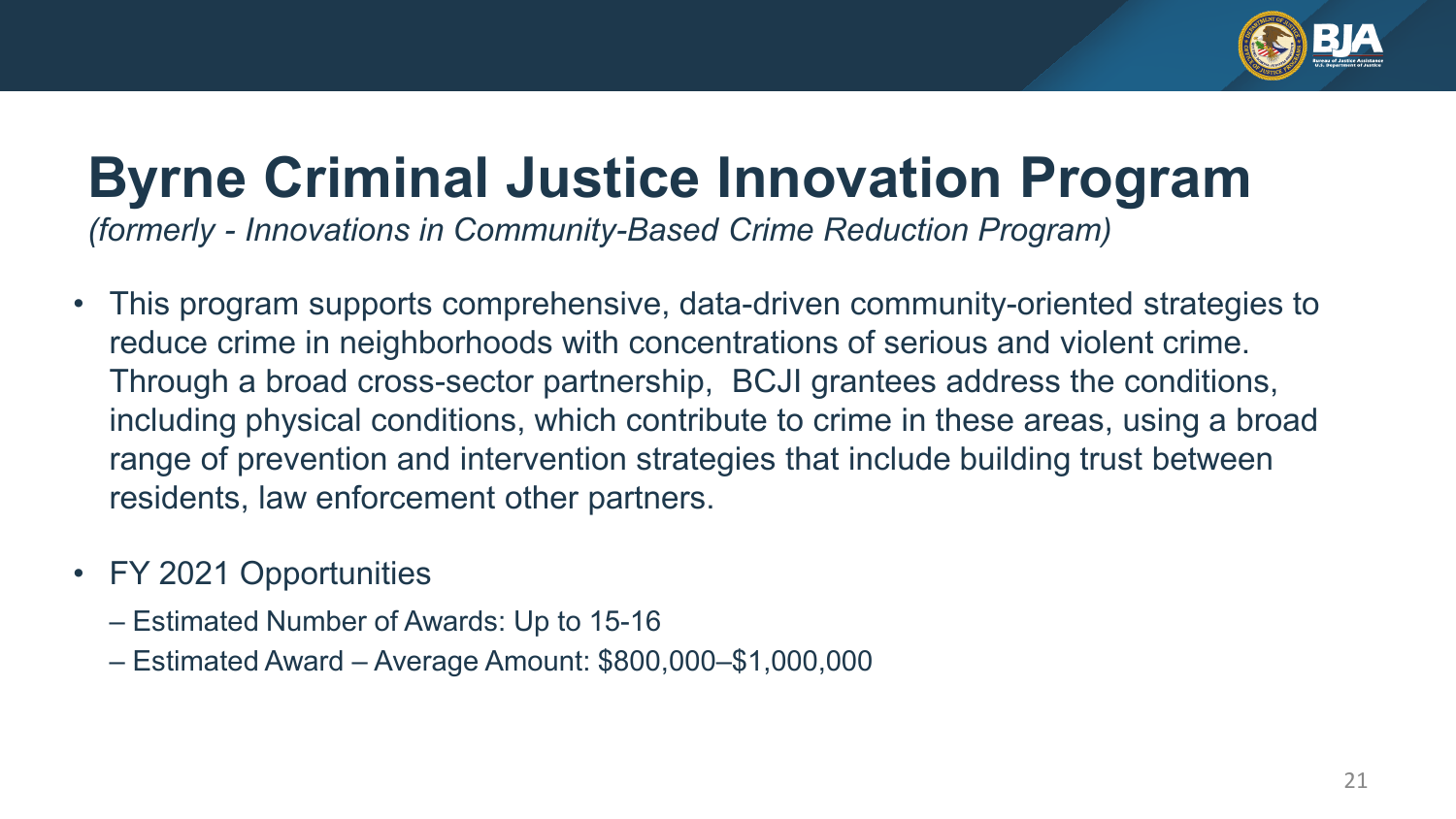

# **Upholding the Rule of Law and Preventing Wrongful Convictions Program (ROL/WCR)**

- • BJA's ROL/WCR Program is committed to protecting the integrity of the criminal justice system by supporting efforts to provide high-quality and efficient representation for defendants in post-conviction claims of innocence and to identify, whenever possible, the actual perpetrators of the crimes.
- FY 2021 Opportunities
	- Estimated Number of Awards: 13
	- Estimated Award Available: Up to \$3,800,000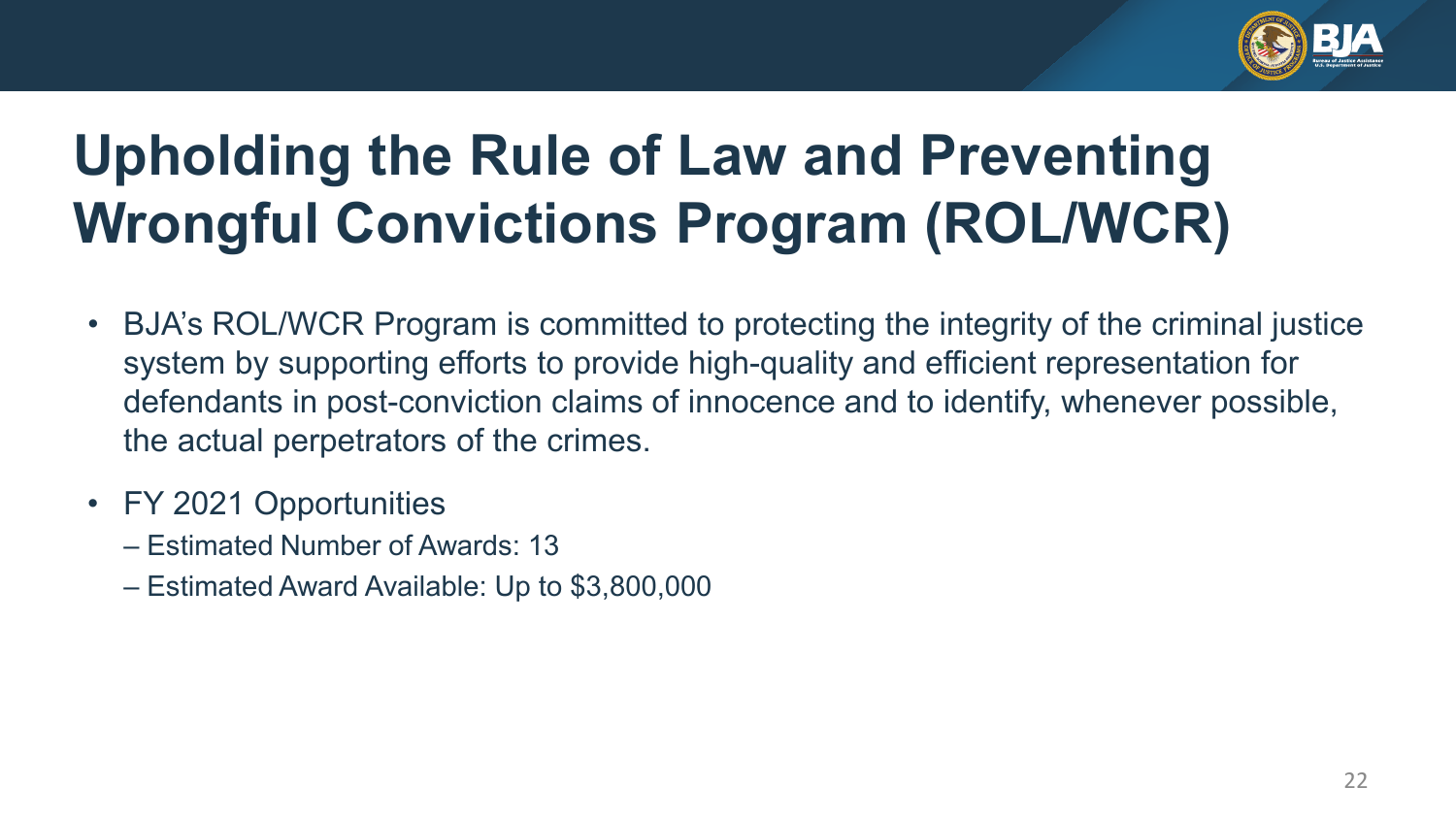

# **Innovations in Supervision Initiative: Building Capacity to Create Safer Communities**

- community corrections agencies' ability to reduce crimes committed by those success rates and reduce the rate of recidivism for those under supervision. • The Innovations in Supervision Initiative (ISI) provides opportunities to increase supervised in the community. To that end, ISI helps improve the capacity and effectiveness of probation and parole agencies to increase probation and parole
- FY 2021 Opportunities
	- Estimated Number of Awards: Up to 7
	- Estimated Award Average Amount: Up to \$715,000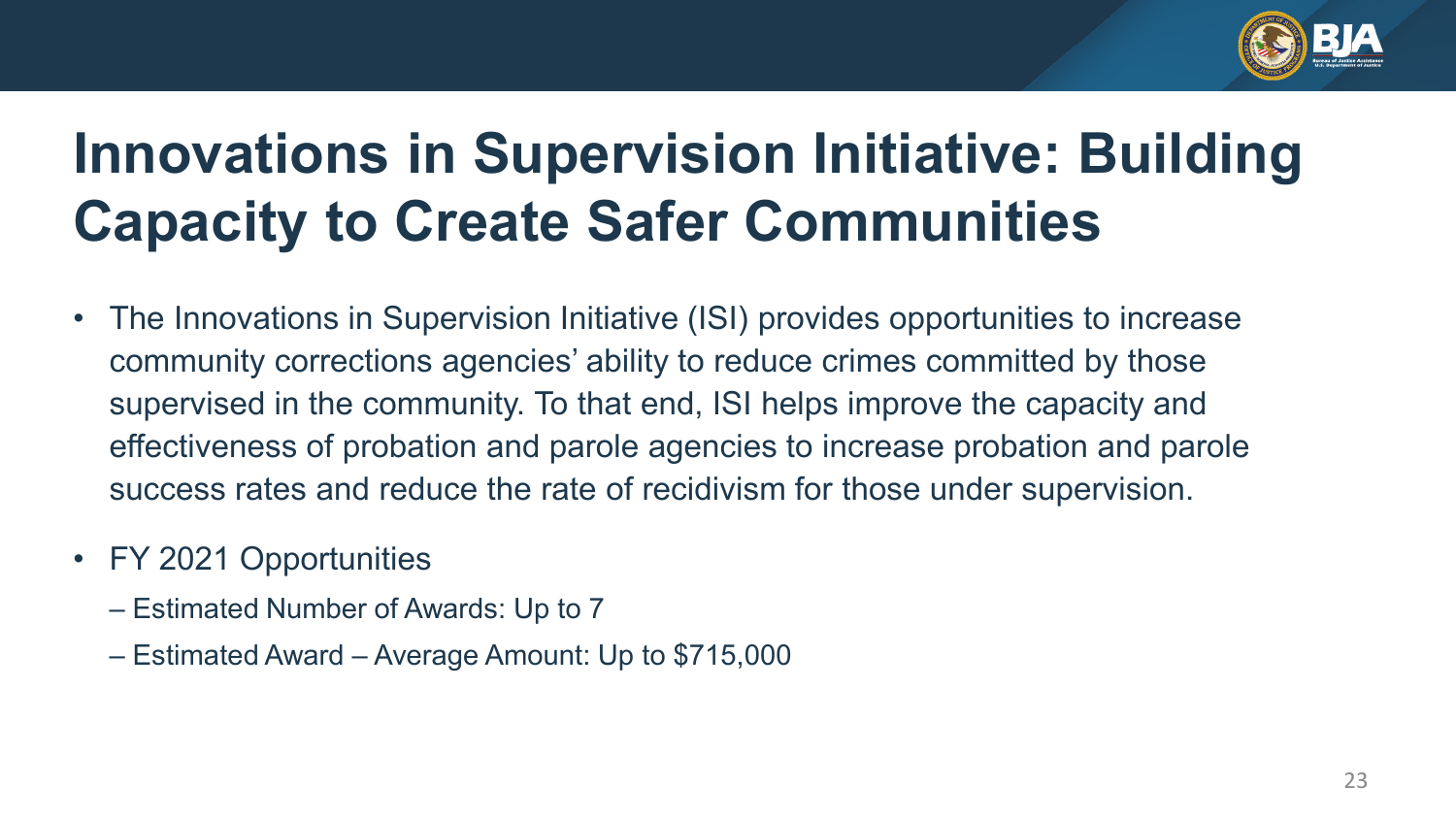

# **Violent Crime by Improving Justice System Justice Reinvestment Initiative: Reducing Performance**

- • This program provides funding for tribal, state, and local justice agencies to implement data-driven strategies to improve public safety by reducing corrections spending and reinvesting those savings in efforts to decrease crime and strengthen neighborhoods
- FY 2021 Opportunities
	- Estimated Number of Site Awards: 5
	- Estimated Award Available: Up to \$5,000,000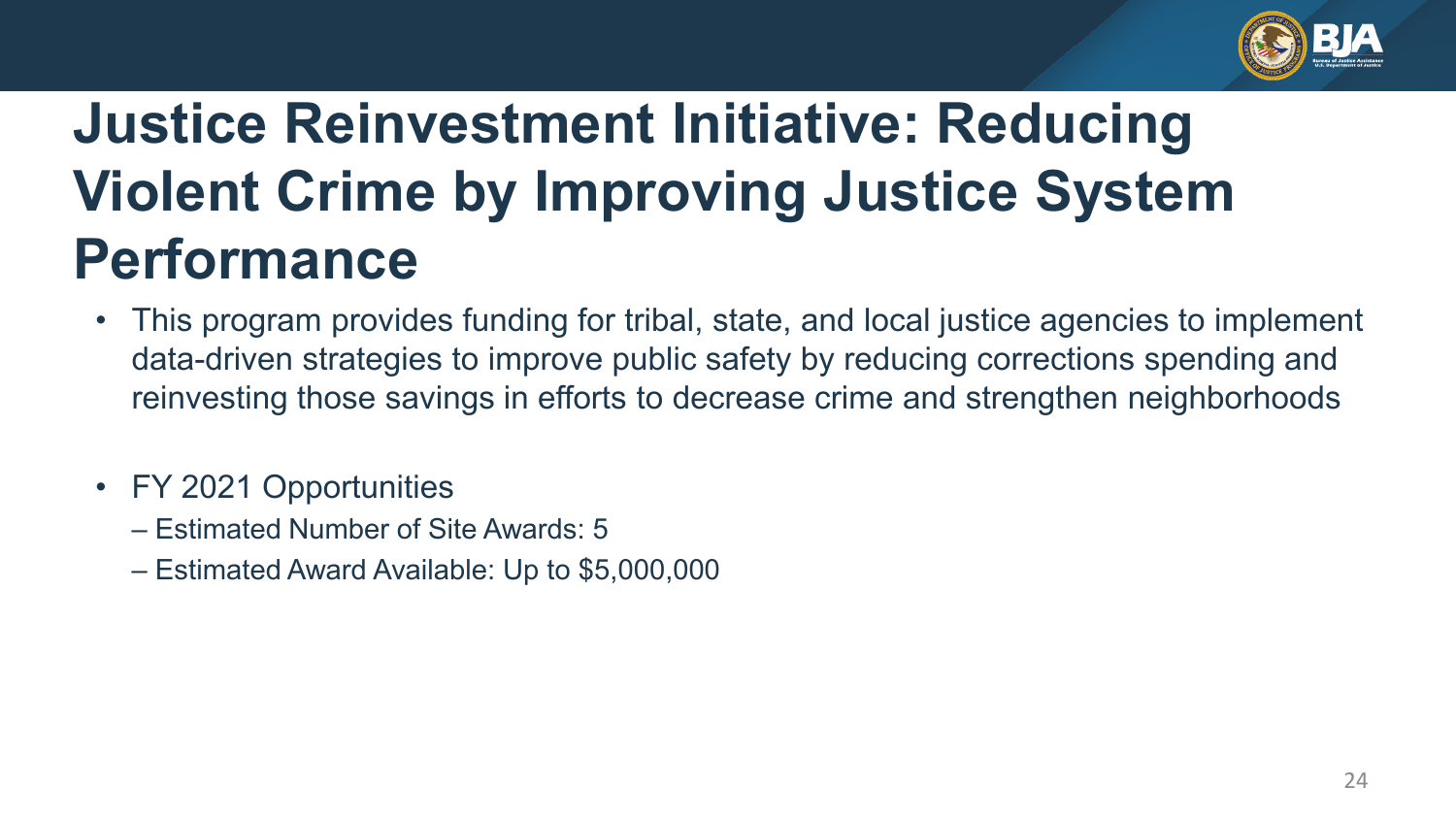

# **Swift, Certain, and Fair Supervision Program: Applying the Principles Behind Project HOPE**

- • This grant program seeks to enhance community supervision agencies' capacity to by using the swift, certain, and fair (SCF) principles of intervention. Award funds may be used for a variety of activities to assist community supervision agencies with help reduce crime committed by, and improve outcomes for, people under supervision developing or enhancing their SCF initiatives (e.g., drug and alcohol screening, training, treatment, staff positions, and overtime).
- FY 2021 Opportunities
	- Estimated Number of Awards: Up to 5
	- Estimated Award Average Amount: Up to \$700,000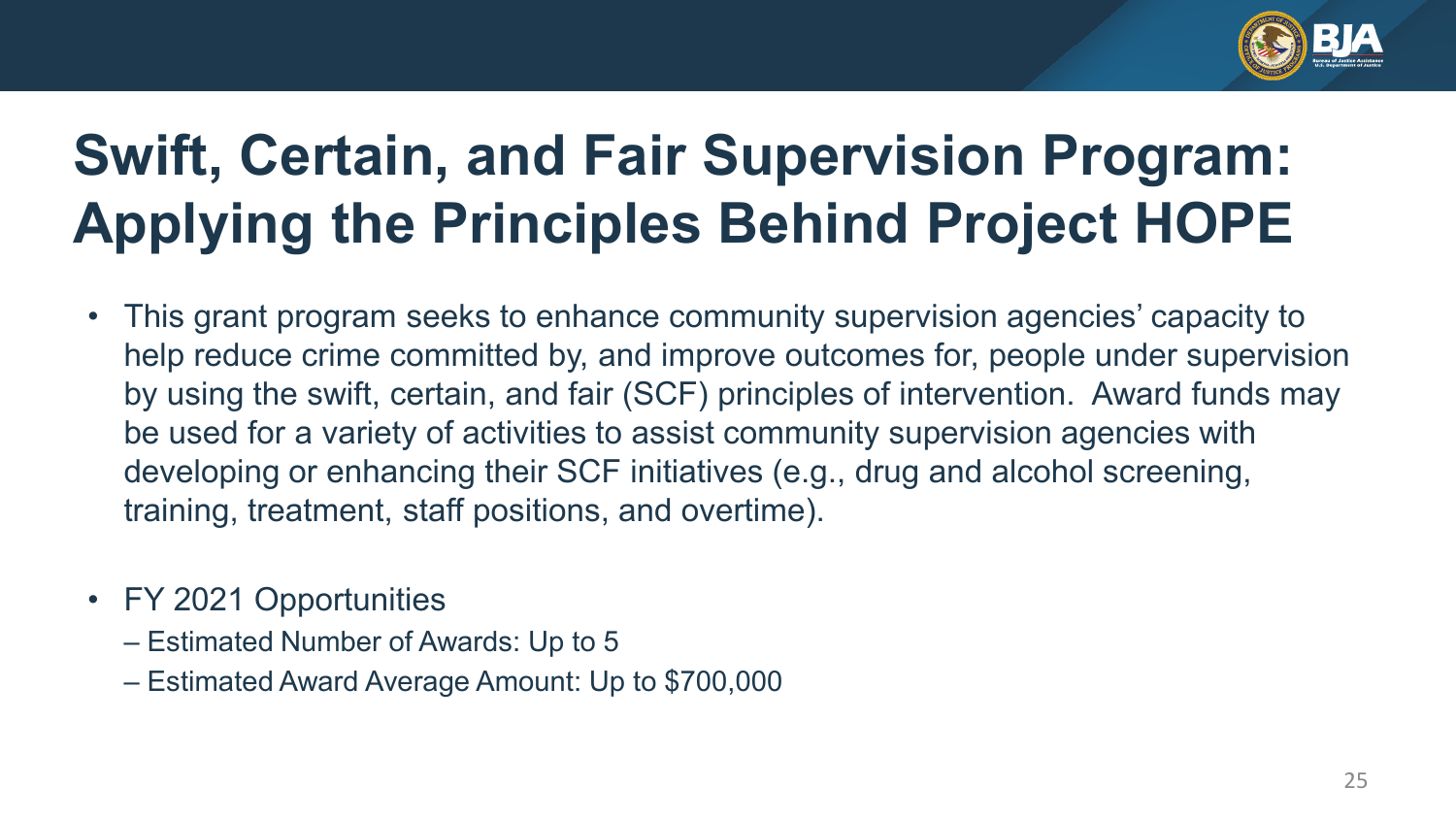

# **BJA FY 21 Residential Substance Abuse Treatment for State Prisoners Program (RSAT)**

- states and local governments to develop and implement substance abuse treatment • The Residential Substance Abuse Treatment for State Prisoners Program assists programs in state, local, and tribal correctional and detention facilities.
- Funds are also available to create and maintain community-based aftercare services for offenders.
- FY 2021 Opportunities:
	- Estimated Number of Awards: Up to 56
	- Estimated Average Amount: Up to \$514,218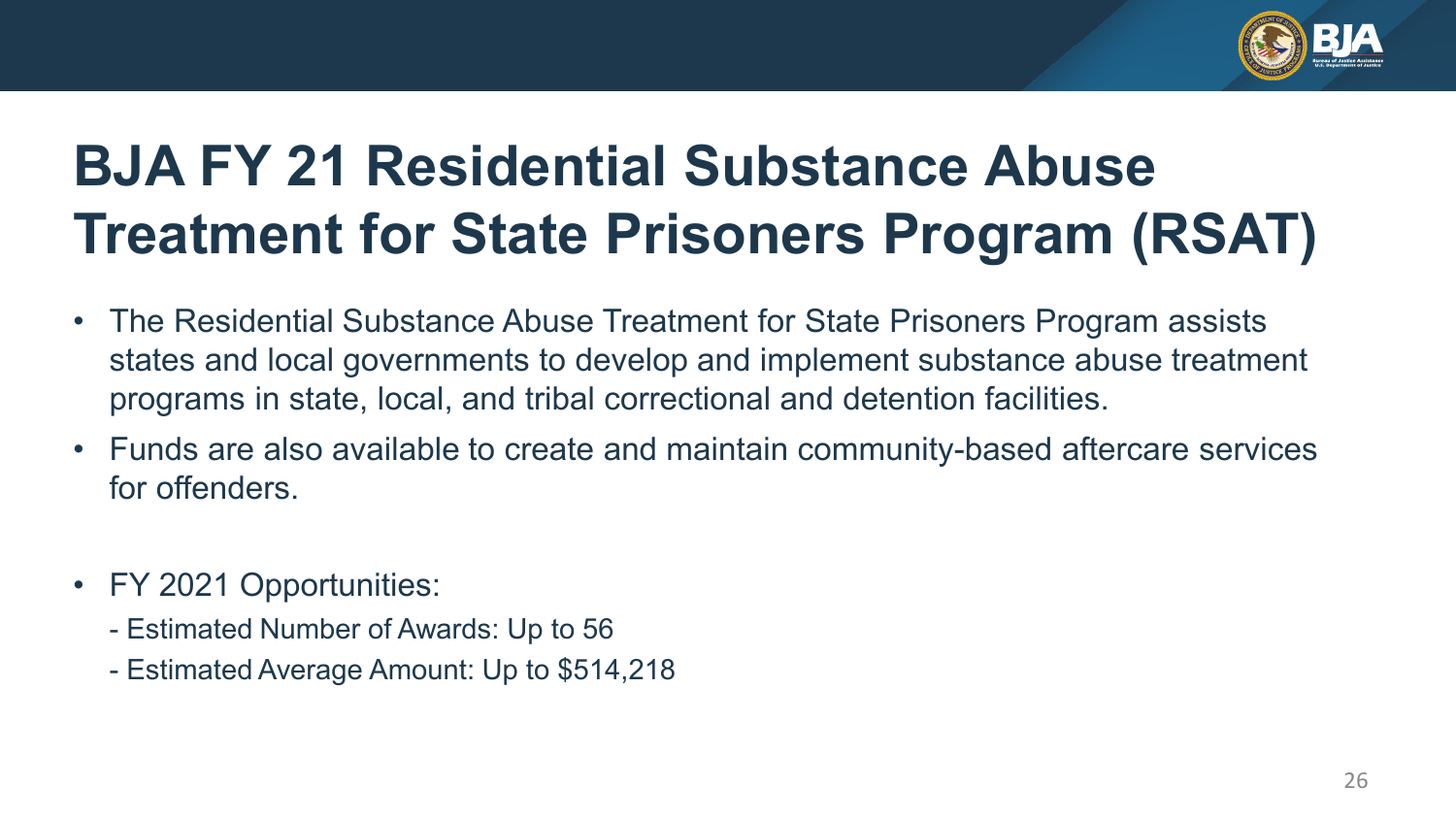

# **Prison Rape Elimination Act (PREA) Program**

- • PREA directs the U.S. Department of Justice (DOJ) to provide grants to jurisdictions and agencies nationwide to "protect inmates and safeguard communities." The BJA PREA grant program responds to this statutory obligation by supporting efforts in state, local, and tribal jurisdictions to prevent, detect, and respond to sexual abuse and sexual harassment in confinement facilities that are covered by the PREA standards. These include prisons and jails, juvenile confinement facilities, community confinement facilities, and police lockups.
- FY 2021 Opportunities
	- – Estimated Number of Awards:
		- Category 1: units of state government 8
		- Category 2: units of local governments 8
		- Category 3: federally recognized tribal governments 2
	- Estimated Award –up to \$250,000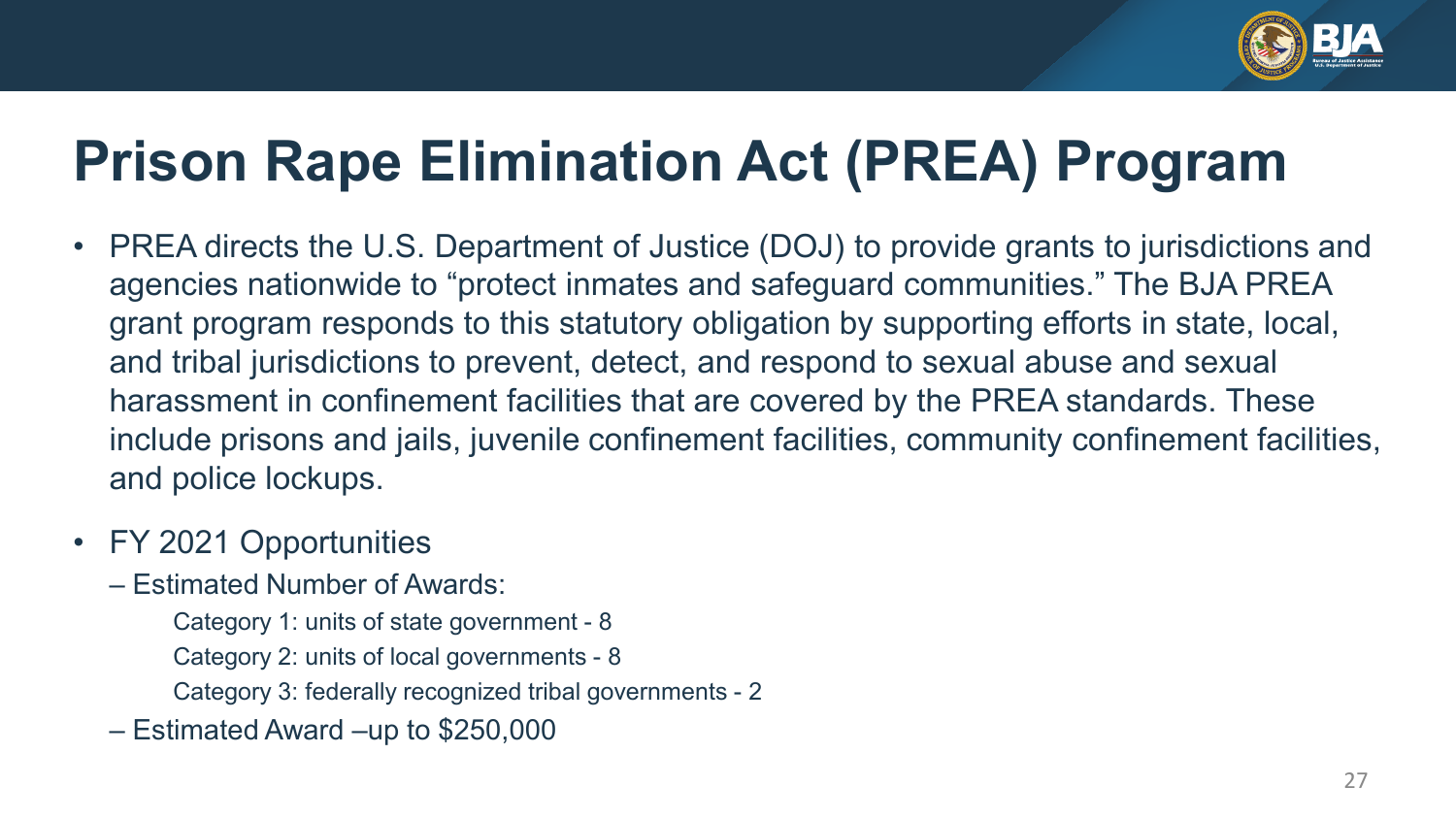

# **Combating Contraband Cell Phone Use in Prisons**

- secure managed access systems in correctional settings to prevent, detect, seize, and stop the presence and use of contraband cellphones by detainees and inmates. Applicants may propose to enhance or implement new physical, technical, and/or tactical managed access systems to prevent, detect, and respond to cellphone contraband use in relevant staff members and other key stakeholders about steps they can take to address • These site-based awards are for state and local governments, including federally recognized Indian tribes that have detention capacity, to operationalize effective and correctional facilities. Applicants are encouraged to identify strategies that will educate contraband cellphones, and to define a process to gather, use, and share intelligence as a result of seizing contraband cell phones.
- FY 2021 Opportunities
	- Estimated Number of Awards: 4
	- Estimated Award –up to \$425,000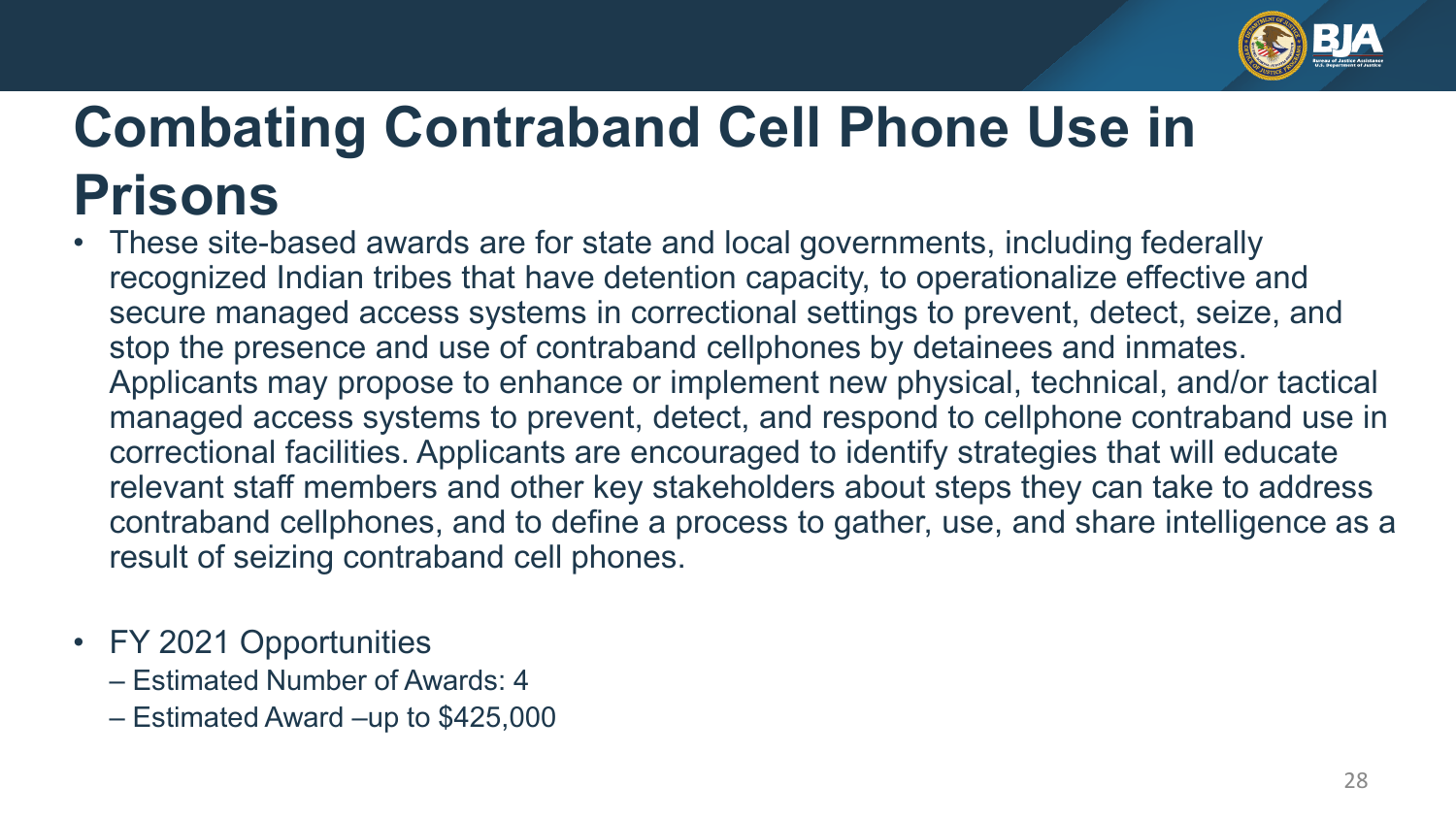

# **Innovations in Reentry Initiative: Building System Capacity & Testing Strategies to Reduce Recidivism**

- This initiative supports state, local, and tribal jurisdictions engagements in a three part recidivism reduction program: strategic planning, implementation and evaluation.
- FY 2021 Opportunities
	- Estimated Number of Awards: Up to 4
	- Maximum Award Amount: Up to \$1,000,000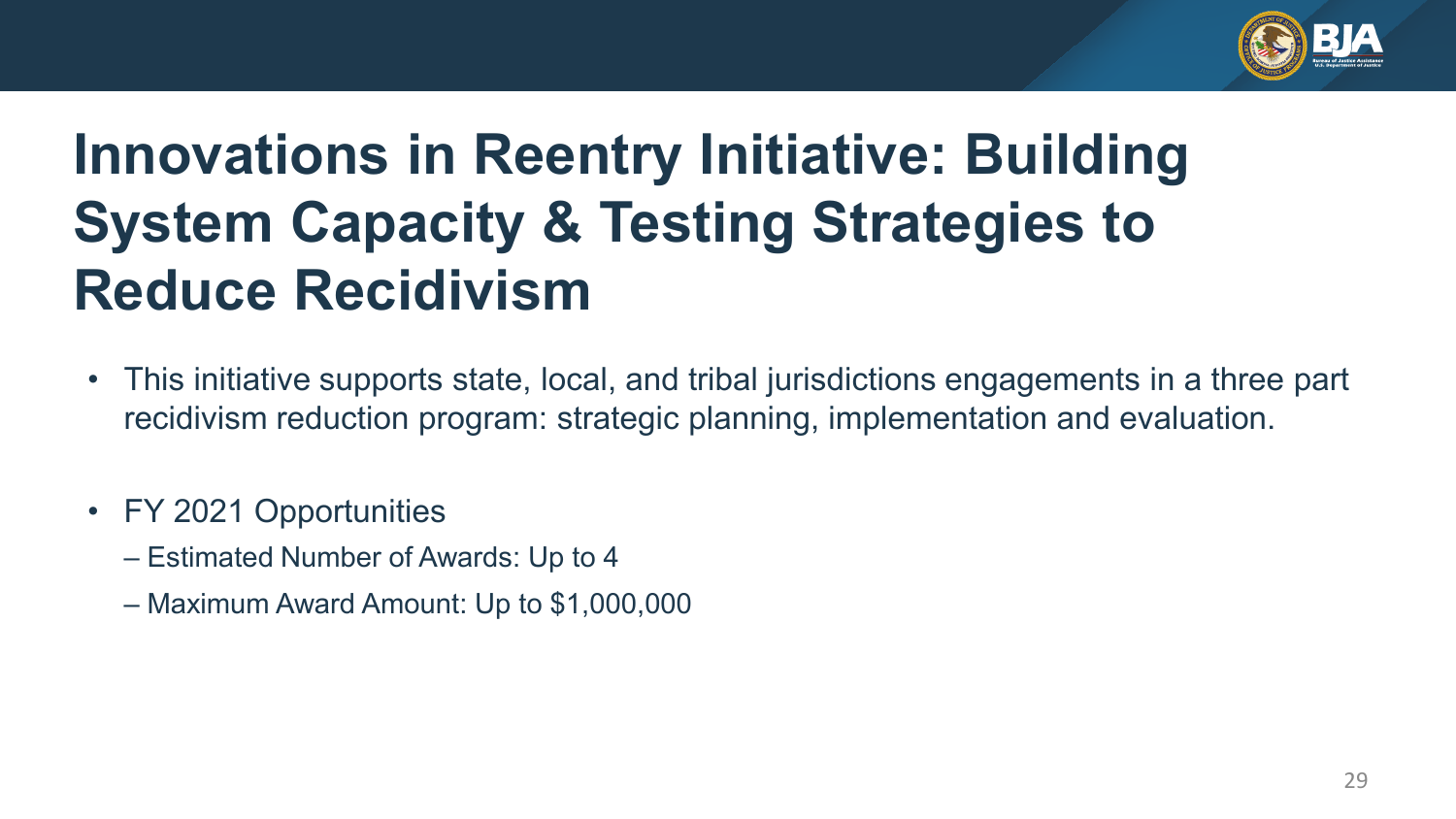

#### **Second Chance Act Adult Reentry Education, Employment, Treatment and Recovery Program**

- • This program enhances corrections systems' ability to address the substance use treatment needs of offenders in order to reduce recidivism, promote recovery and to improve public safety and public health. This includes prison-based family treatment programs to incarcerated parents of minor children and pregnant women.
- • The program also helps communities establish education, vocation, and job training programs in their correctional systems that address employment challenges facing incarcerated adults re-entering those communities and the workforce.
- FY 2021 Opportunities
	- – Estimated Number of Awards:
		- Category 1 Improving Correctional Education up to 7,
		- Category 2 Improving Vocational and Employment Services up to 8,
		- Category 3 Improving Substance Use Disorder Treatment Services to up 9
	- Estimated Award Average Amount: Up to \$900,000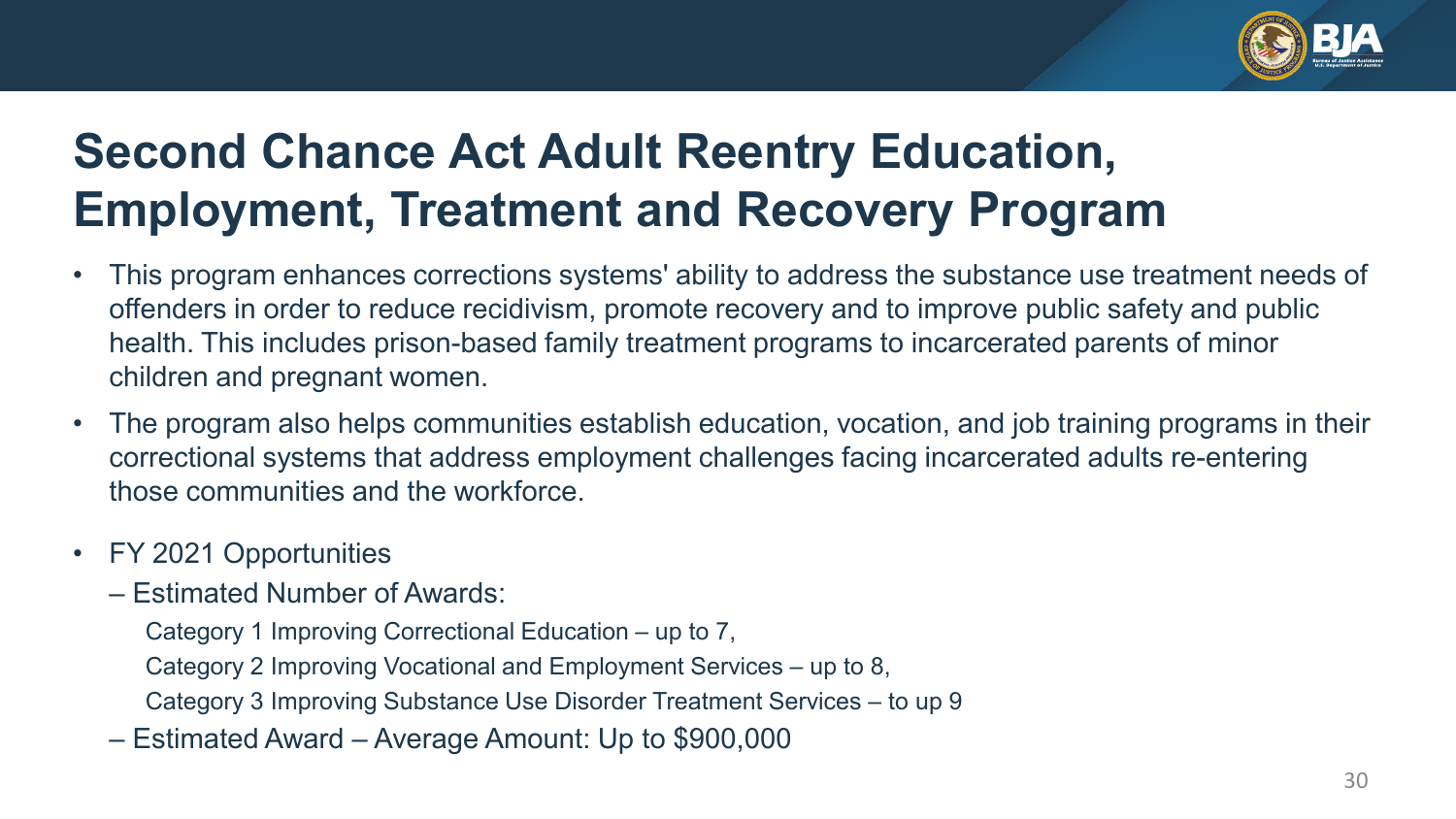

# **Community-Based Adult Reentry Program Second Chance Act Comprehensive**

- providers and tribes to partner with correctional agencies to provide critical transitional services as offenders return from incarceration back into the community. Grantees implement or expand on reentry programs that demonstrate strong partnerships with corrections, parole, probation, and other reentry service providers. • The Community-based Reentry Program provides opportunities for nonprofit service
- FY 2021 Opportunities
	- Estimated Number of Awards: Up to 17
	- Estimated Award Average Amount: Up to \$750,000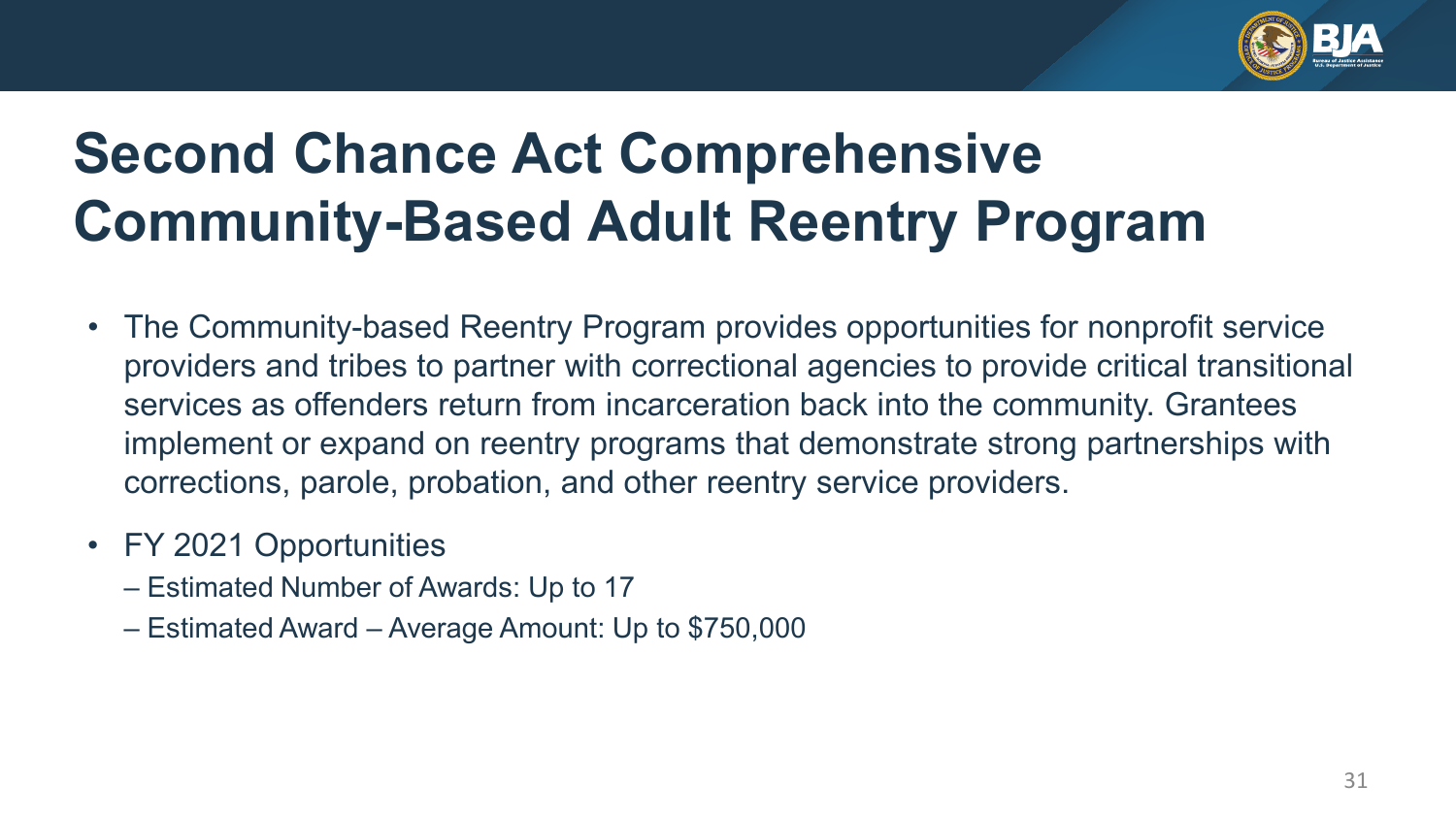

# **Adult Drug and Veterans Court Discretionary Grant Program**

- support states, state and local courts, units of local government, and Indian tribal for overdose, including veterans. This program supports significant investments in • The Adult Drug Court and Veterans Treatment Court Discretionary Grant Programs governments to develop and implement drug courts that effectively integrate evidencebased substance abuse disorder treatment, mandatory drug testing, sanctions and incentives, and transitional services in a judicially supervised court setting with jurisdiction over high risk, high need defendants with addictions including those at risk rural jurisdictions and those without drug court services.
- FY 2021 Opportunities
	- Estimated Number of Awards: 91
	- Estimated Award Categories 1-3: \$500,000 and Category 4: \$1,500,000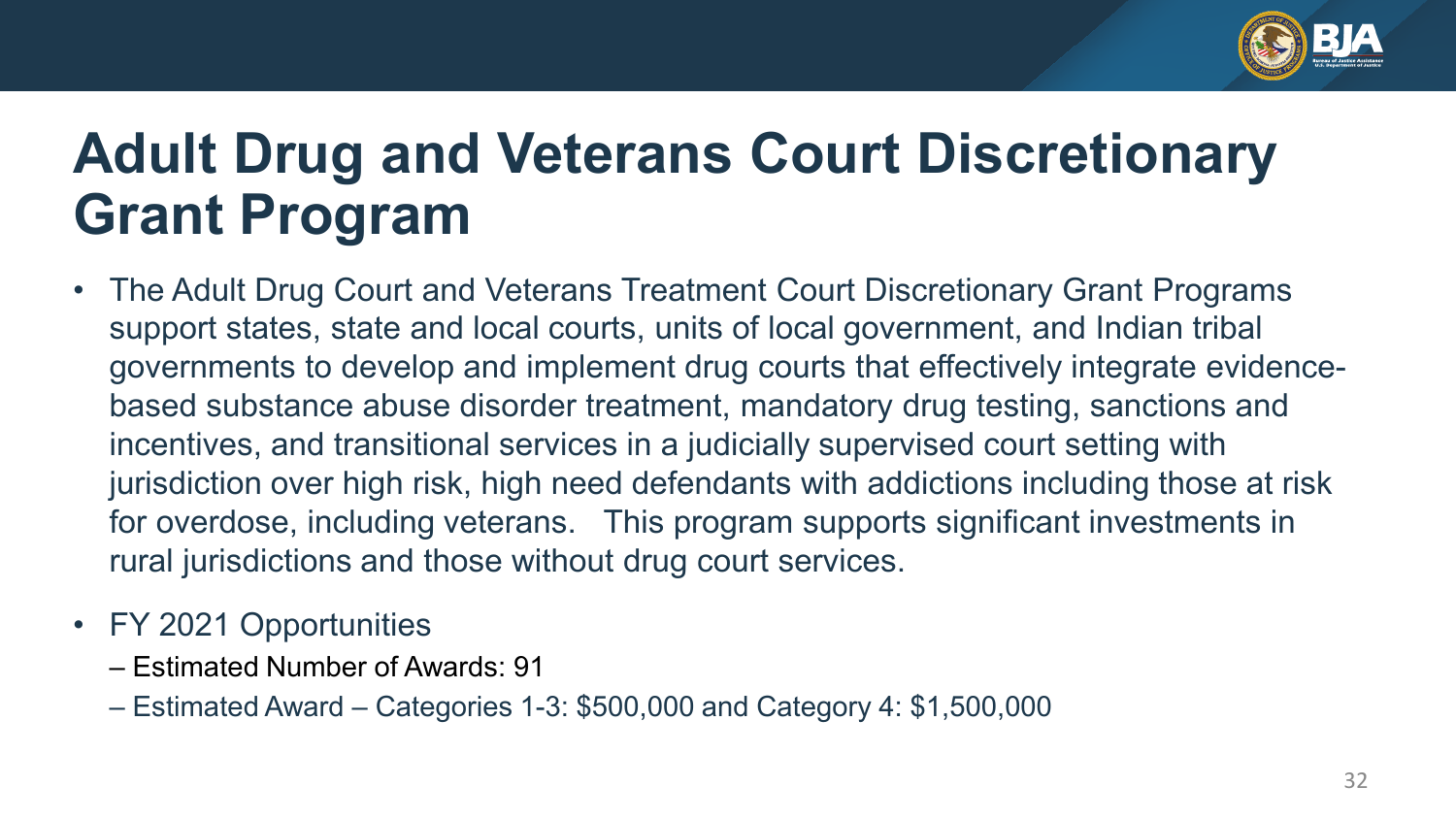

# **Sexual Assault Kit Initiative (SAKI)**

- Support inventorying, testing, and tracking sexual assault kits.
- Access necessary training.
- Engage in multidisciplinary policy development, implementation, and coordination.
- Improve practices related to investigation, prosecution, and victim engagement and provide support in connection with evidence and cases resulting from the testing process.
- FY 2021 Opportunities
	- Estimated Number of Awards: Up to 40
	- Estimated Average Amount: Up to \$1,200,000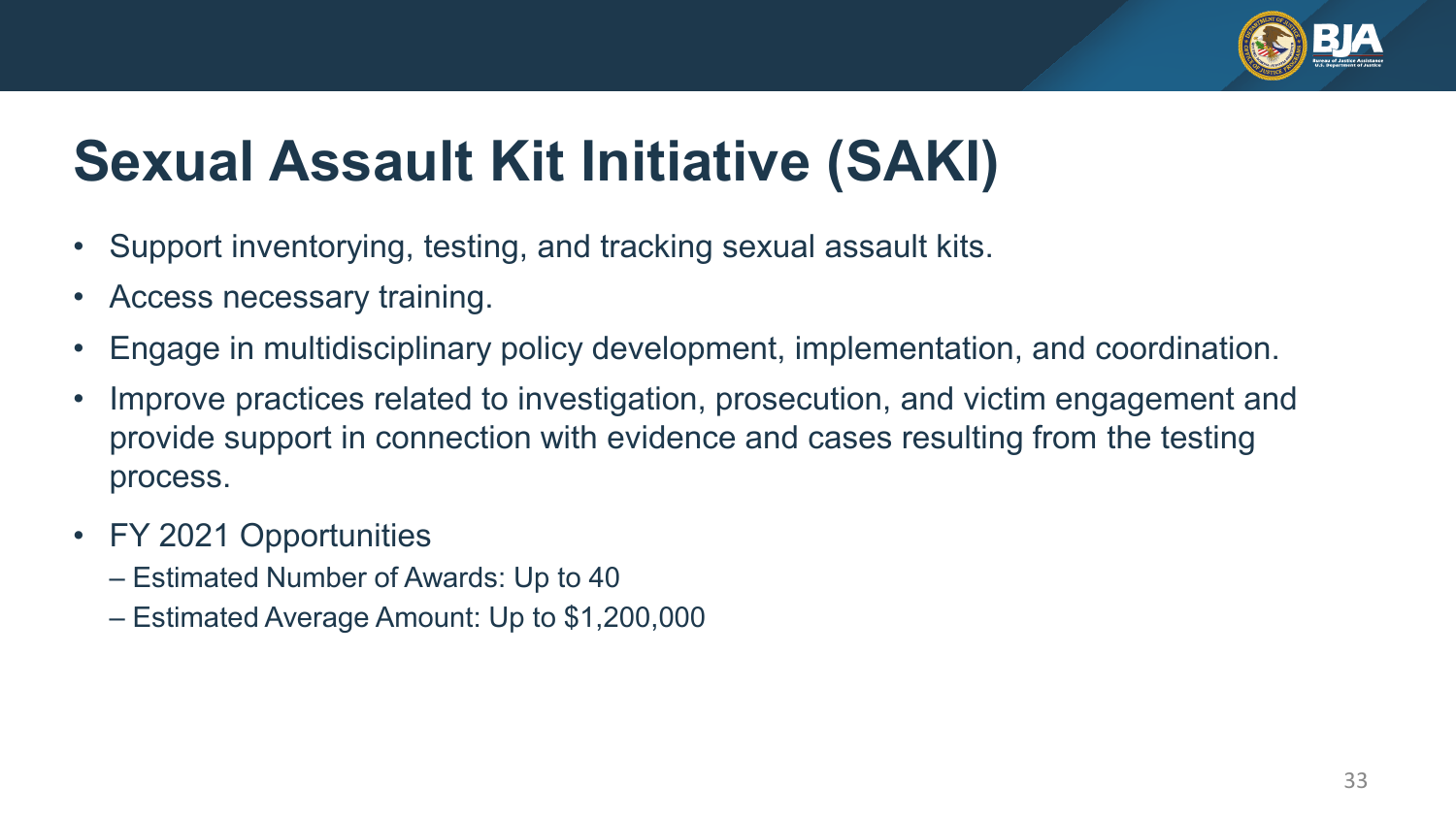

# **DNA Capacity Enhancement for Backlog Reduction Program (formula)**

- funding to states and units of local government with existing crime laboratories to increase the capacity of publicly funded forensic DNA and DNA database laboratories to process more DNA samples, thereby helping to reduce the number of forensic DNA • The DNA Capacity Enhancement for Backlog Reduction (CEBR) provides formula and DNA database samples awaiting analysis and/or prevent a backlog of forensic and database DNA samples.
- FY 2021 Opportunities
	- Estimated Number of Awards: Up to 136
	- Estimated Average Amount: Up to \$5,000,000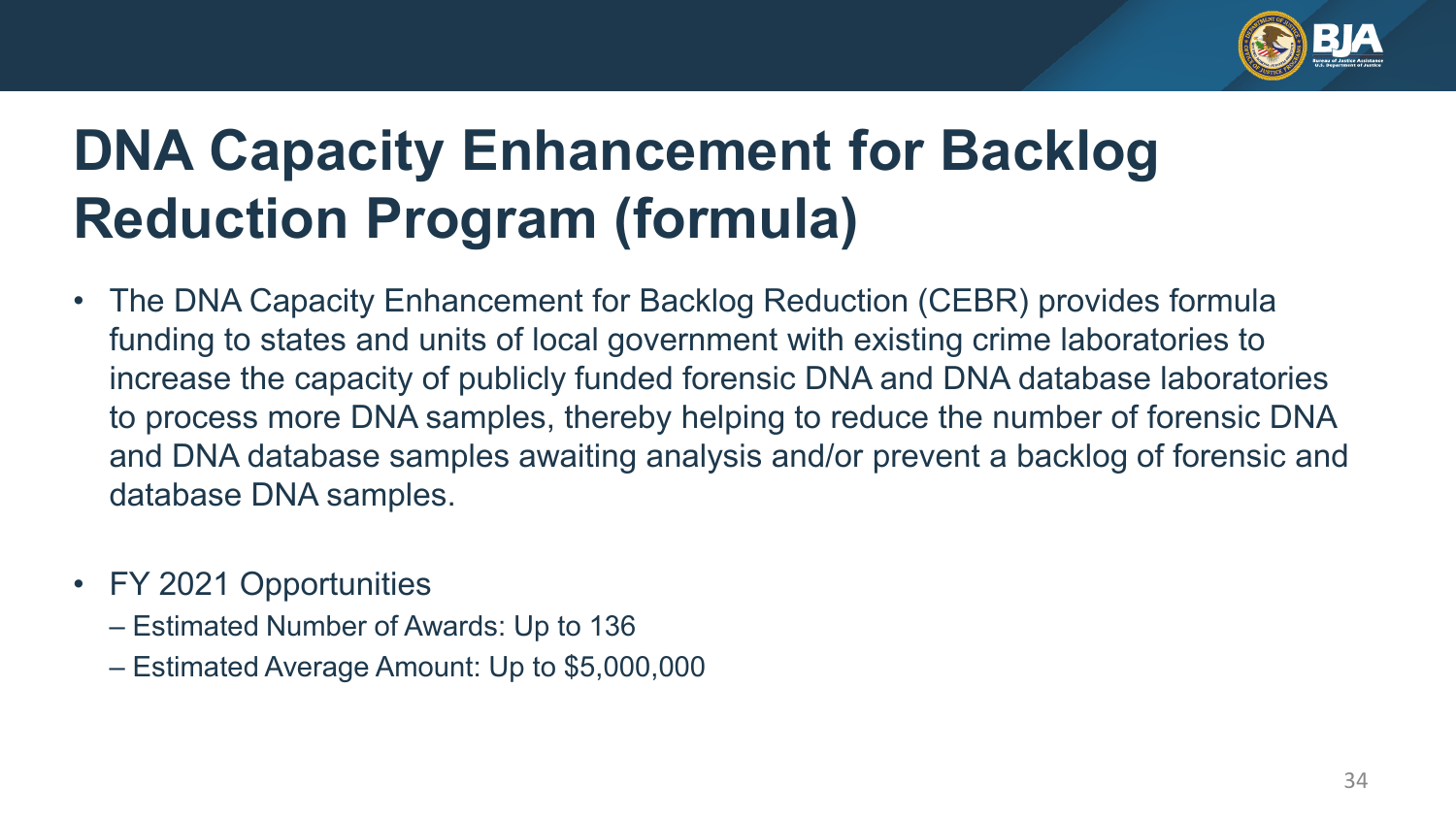

## **Prosecuting Cold Cases using DNA**

- • The Prosecuting Cold Cases using DNA Program provides funding to prosecute violent crime cold cases and decrease the number of violent crime cold cases awaiting prosecution. Additionally, this program provides direct assistance to increase capacity of state and local prosecuting agencies to address violent crime cold cases.
- FY 2021 Opportunities
	- Estimated Number of Awards: 11
	- Estimated Average Amount: Up to \$500,000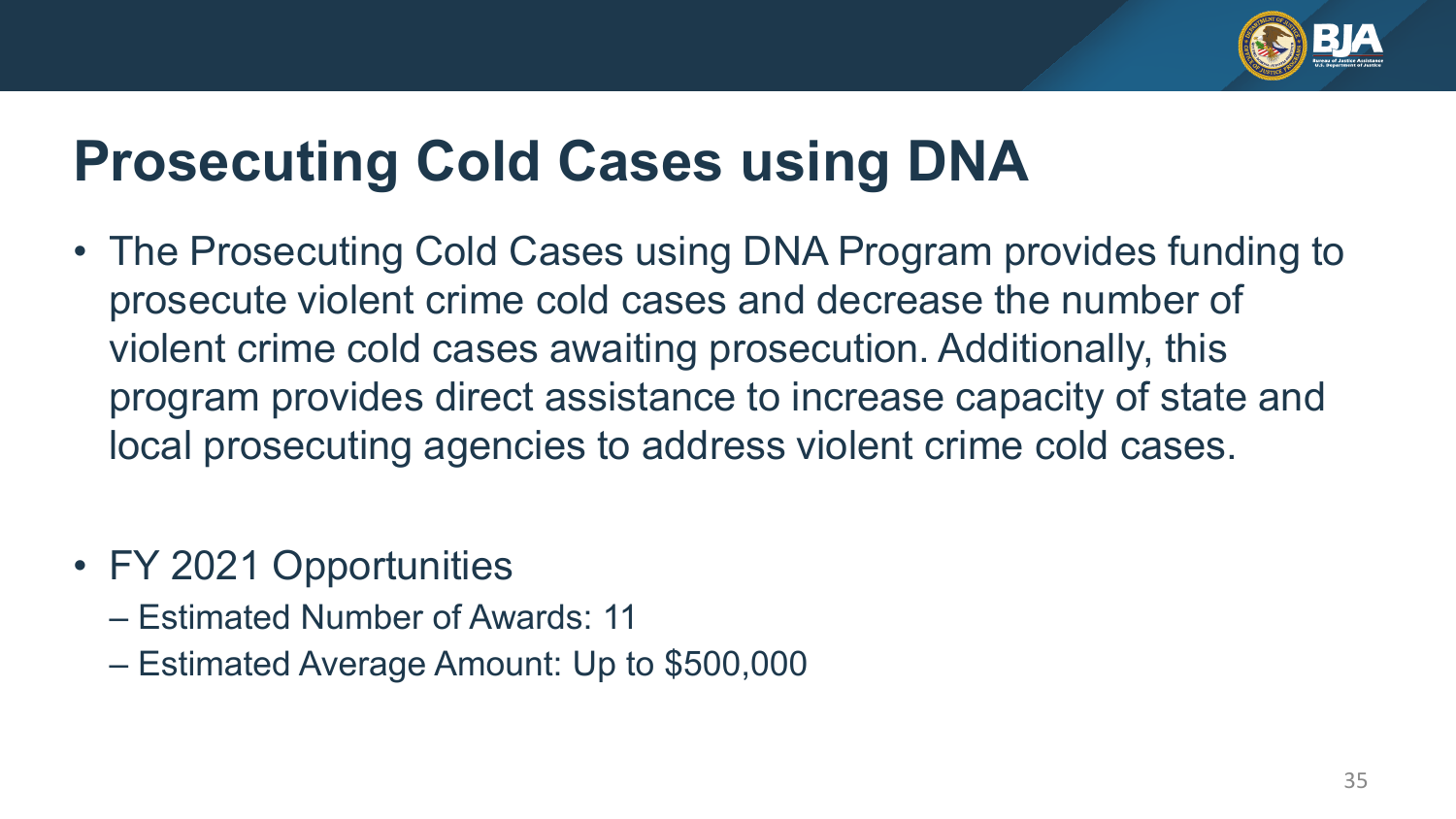

# **Paul Coverdell Forensic Science Improvement Grants Program**

- medical examiner/coroner's offices services • The Paul Coverdell Forensic Science Improvement Grants Competitive Program ("Coverdell") aims to improve the quality and timeliness of forensic science and
- FY 2021 Opportunities
	- Estimated Number of Awards: 9
	- Estimated Average Amount: Up to \$165,000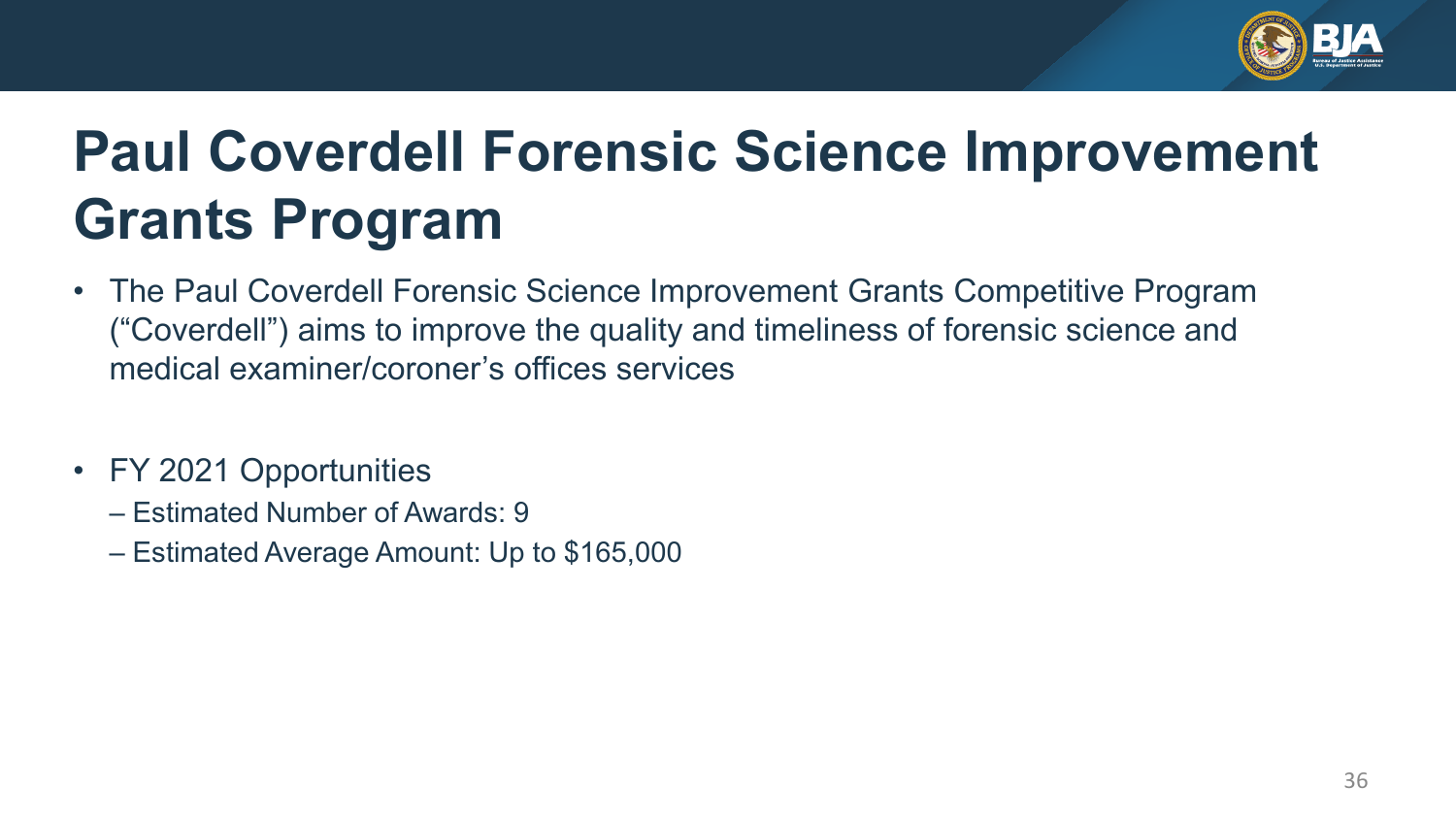

## **Post-Conviction Testing of DNA Evidence**

- • Postconviction Testing of DNA Evidence provides funding to States, units of local government, and public institutions of higher and DNA testing in violent felony cases (as defined by state law) education to assist in defraying the costs associated with postconviction case identification, case review, evidence location, where the results of such testing might show actual innocence
- FY 2021 Opportunities
	- Estimated Number of Awards: 8
	- Estimated Average Amount: Up to \$500,000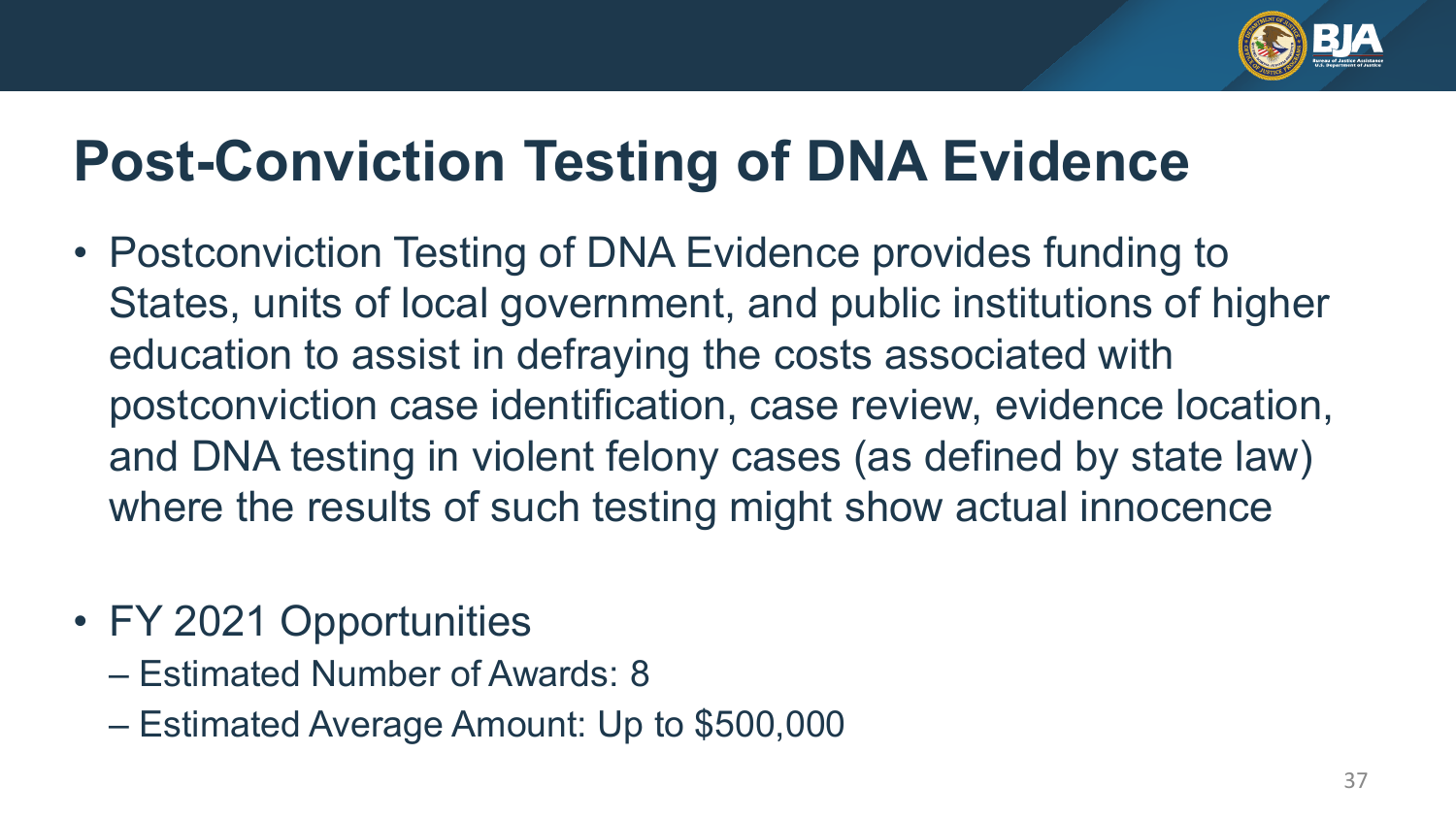

# **Strengthening the Medical Examiner-Coroner System Program**

- • The Strengthening the Medical Examiner-Coroner System program is a competitive, discretionary program that provides funding to support medical examiner-coroner and strengthen the quality and consistency of ME/C services in their respective office, (ME/C) offices increase the supply of board-certified forensic pathologists nationwide, increasing public trust in these services.
- FY 2021 Opportunities
	- Estimated Number of Awards: 12
	- Estimated Average Amount: Up to \$165,000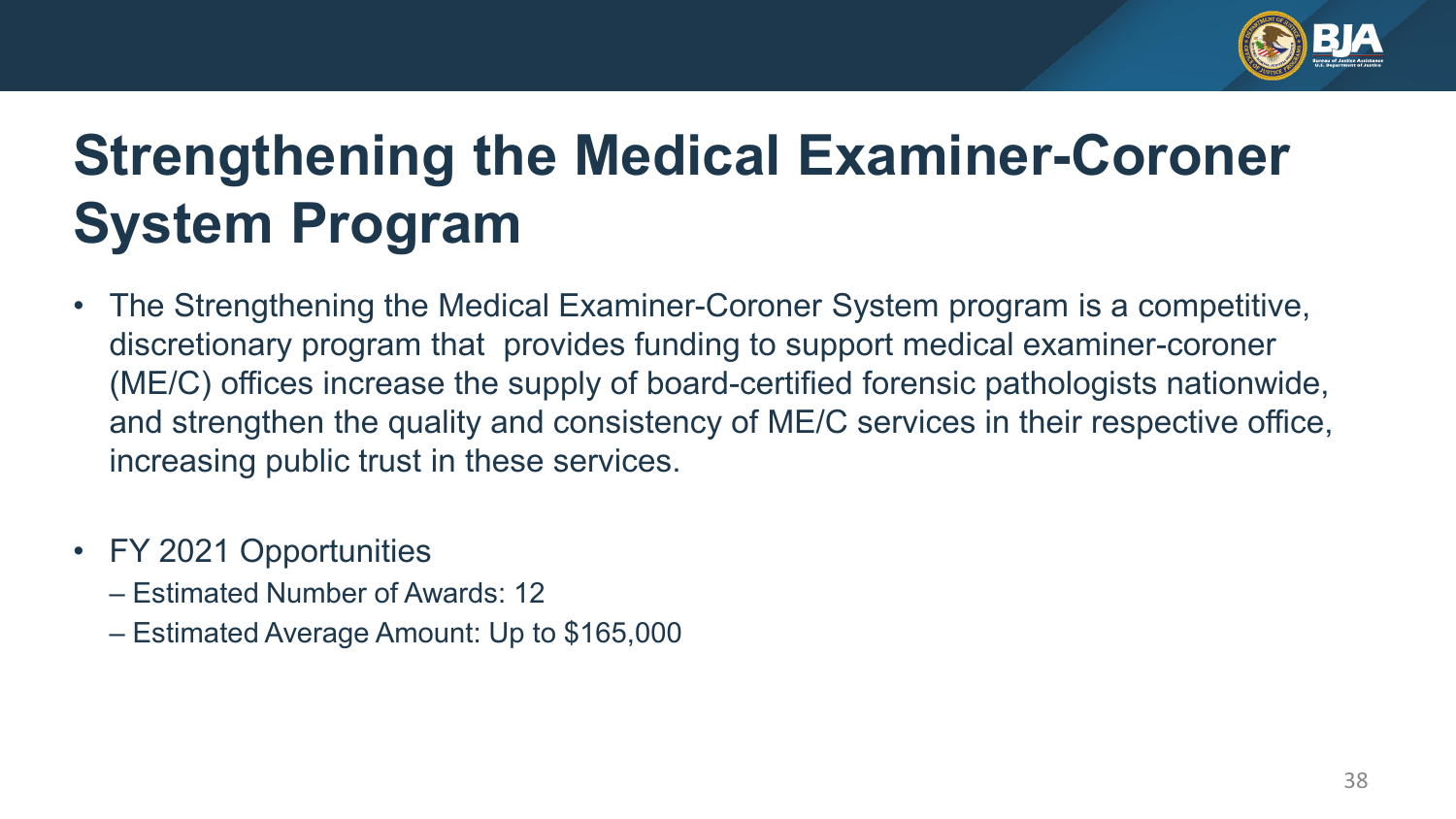

# **Coordinated Tribal Assistance Solicitation (CTAS)**

- • Through the Coordinated Tribal Assistance Solicitation, BJA and other Justice grant making components to provide a coordinated application process for federally recognized tribes.
- planning; programs for adult tribal justice systems from prevention and treatment to • BJA oversees Purpose Areas 2, 3 and 4, which support comprehensive strategic tribal courts, corrections and reentry and strategies to address violent crime; and to support tribal justice infrastructure investments through renovation and modular buildings.
- FY 2021 Opportunities
	- Estimated Number of Awards: 36-43
	- Estimated Average Amount: PA 2 up to \$150,000; PA3 \$250,000–900,000; and PA 4 \$1-4 million.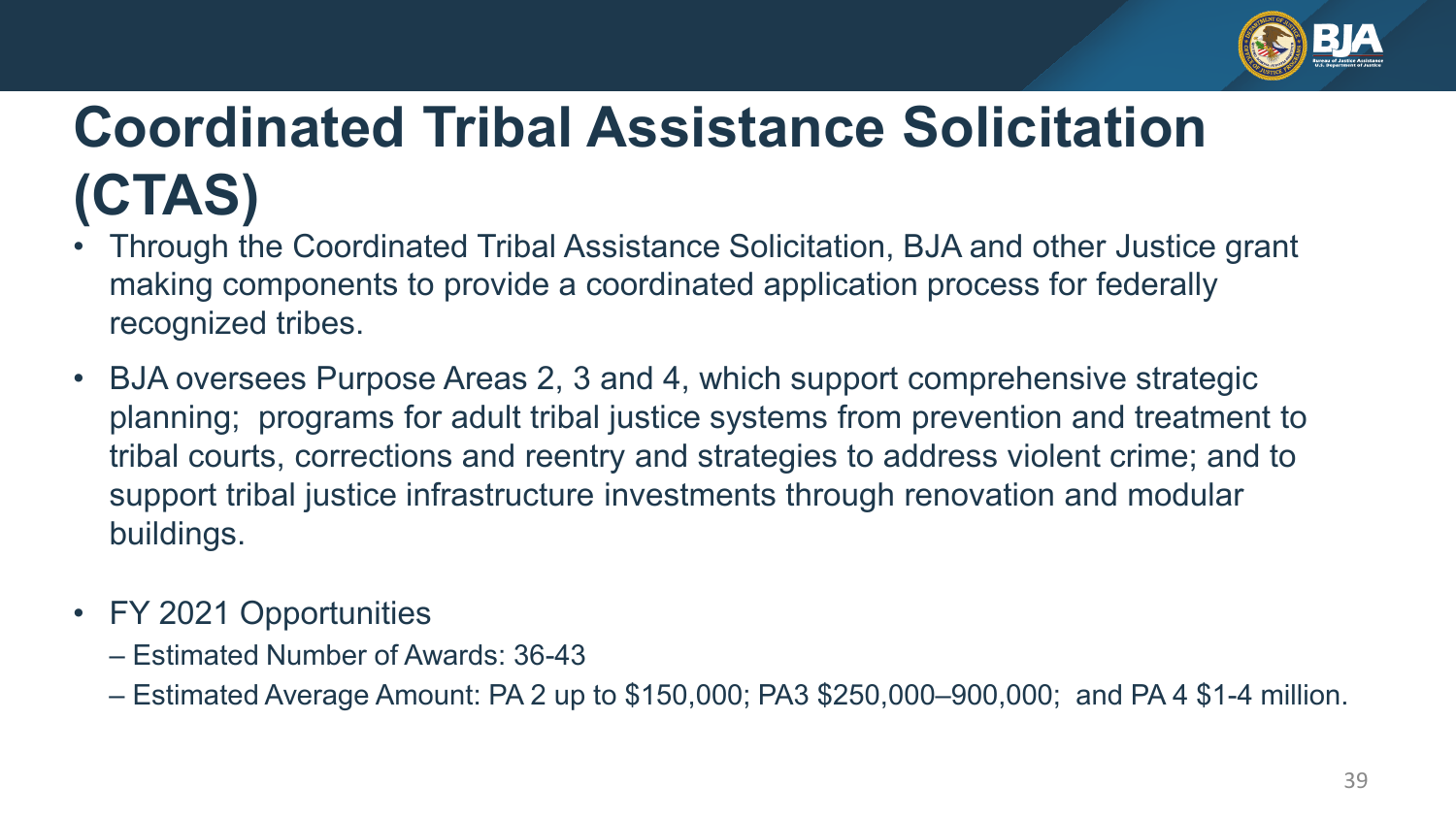

# **Tribal Civil and Criminal Legal Assistance Program**

- • The TCCLA Program provides civil and criminal legal assistance to low-income individuals pursuant to federal poverty guidelines and federally recognized Indian individuals, Indian tribes, and tribal justice systems to support the development and enhancement of tribal justice systems and access to those systems. Funding supports 501(c)(3) nonprofit organizations that provide legal assistance services to eligible tribes; and to tribal justice systems to provide legal aid and indigent defense services to tribal communities.
- FY 2021 Opportunities
	- Estimated Number of Awards: 2 or more
	- Estimated Award up to \$600,000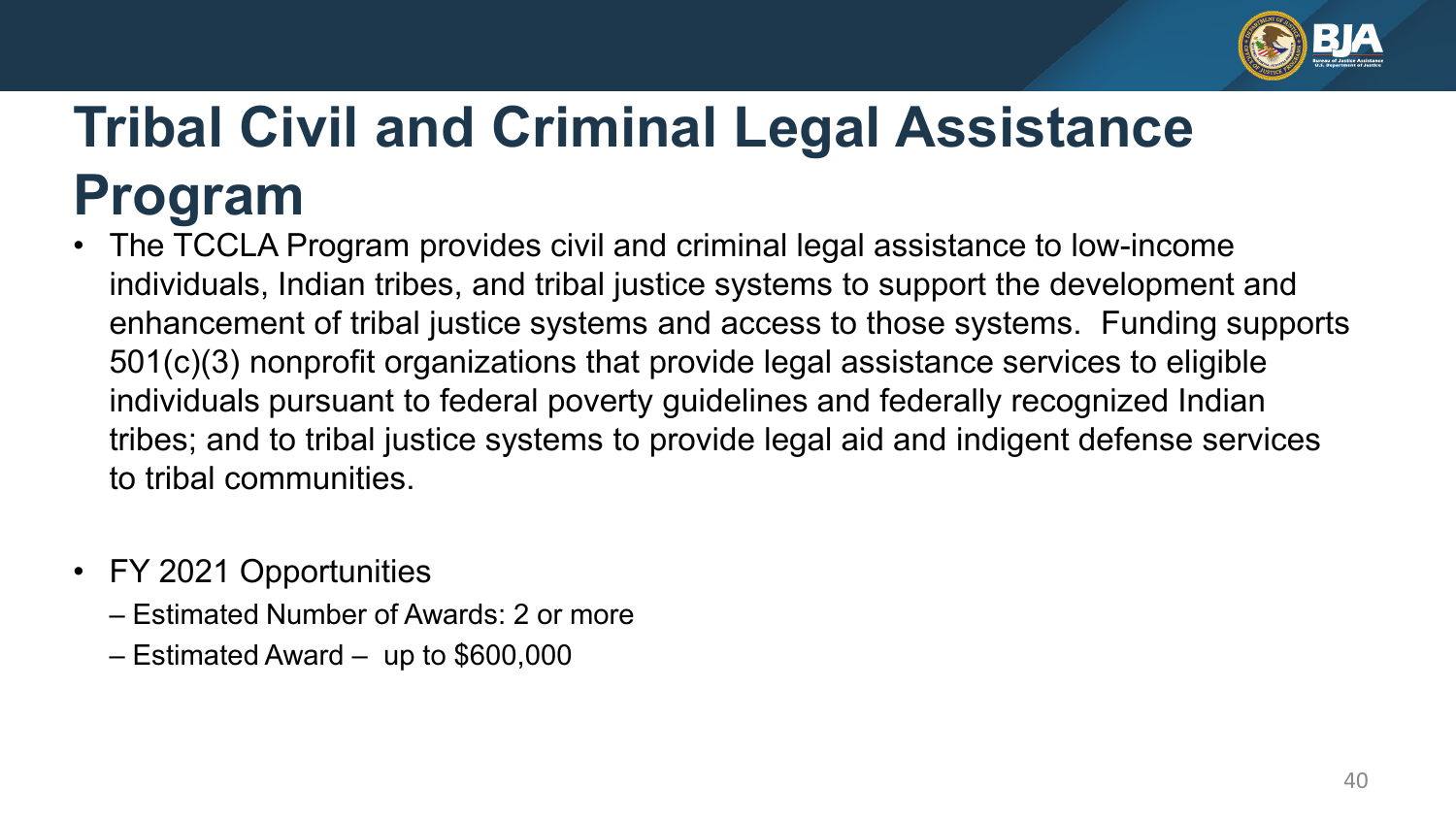

#### **Kevin and Avonte Program: Reducing Injury and Death of Missing Individuals With Dementia and Developmental Disabilities Program**

- • Supports local jurisdictions' efforts to reduce the number of deaths and injuries of individuals with forms of dementia, such as Alzheimer's Disease, or developmental disabilities, such as autism, who due to their condition wander from safe environments.
- • Provides funding to develop or operate programs to prevent wandering, increase individuals' safety, and facilitate rescues and for public safety agencies to implement locative technologies to track missing individuals, and for such agencies and partnering nonprofit organizations.
- FY 2021 Opportunities
	- Estimated Number of Awards: Up to 13
	- Estimated Award Average Amount: Up to \$150,000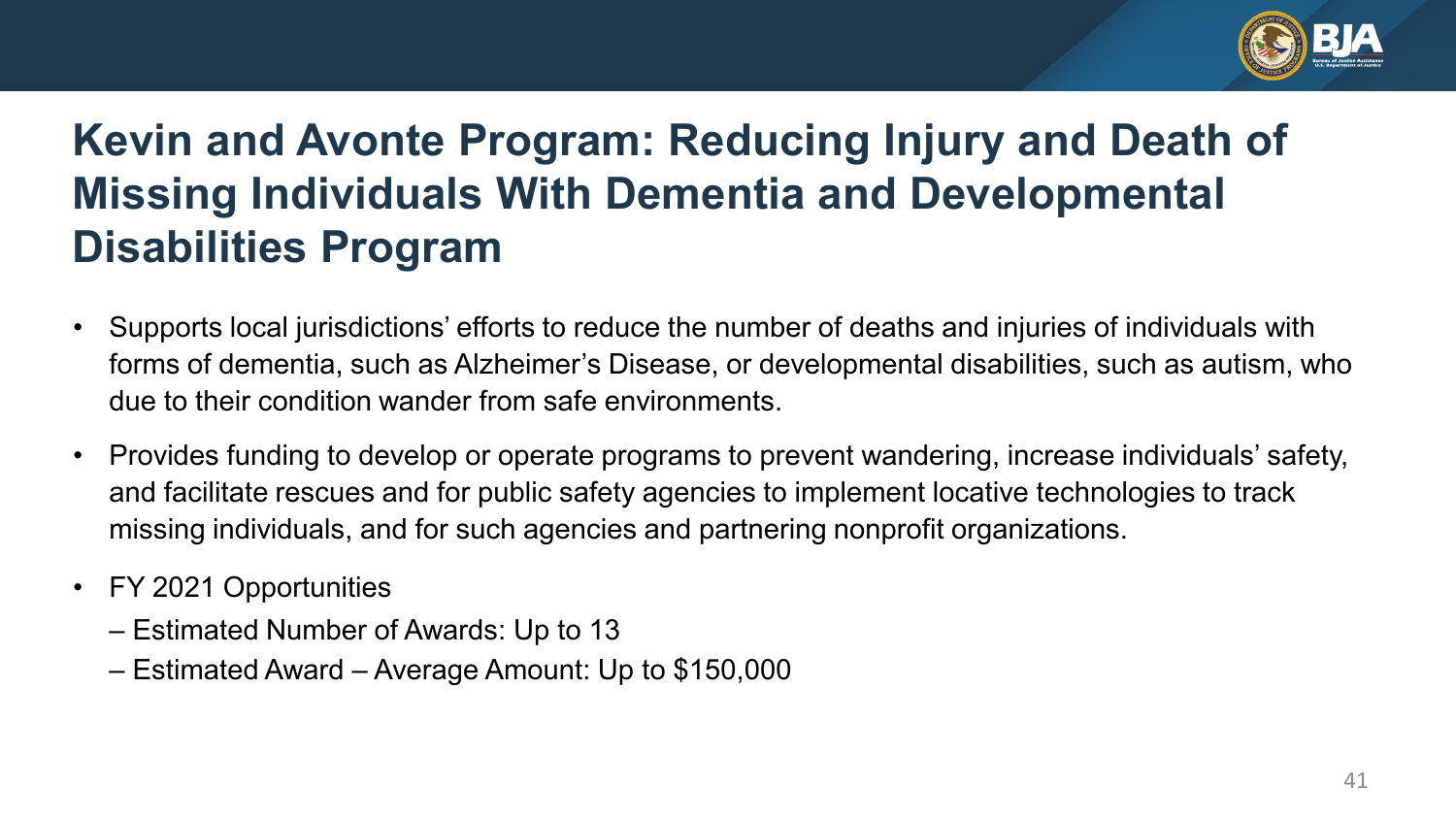

# **Hal Rogers Prescription Drug Monitoring Program**

- capacity of regulatory and law enforcement agencies and public health officials to implement, or enhance PDMPs by accommodating local decision-making based on • The Harold Rogers Prescription Drug Monitoring Program (PDMP) enhances the collect and analyze controlled substance prescription data and other scheduled chemical products through a centralized database administered by an authorized agency. This program also strengthens states' and territories' ability to plan, state laws and preferences, while encouraging the replication of promising practices, including tracking prescribing across providers and states through the integration of PDMPs and Electronic Health Records and Health Information Exchanges.
- FY 2021 Opportunities
	- Estimated Number of Awards: 14
	- Estimated Award up to \$2,000,000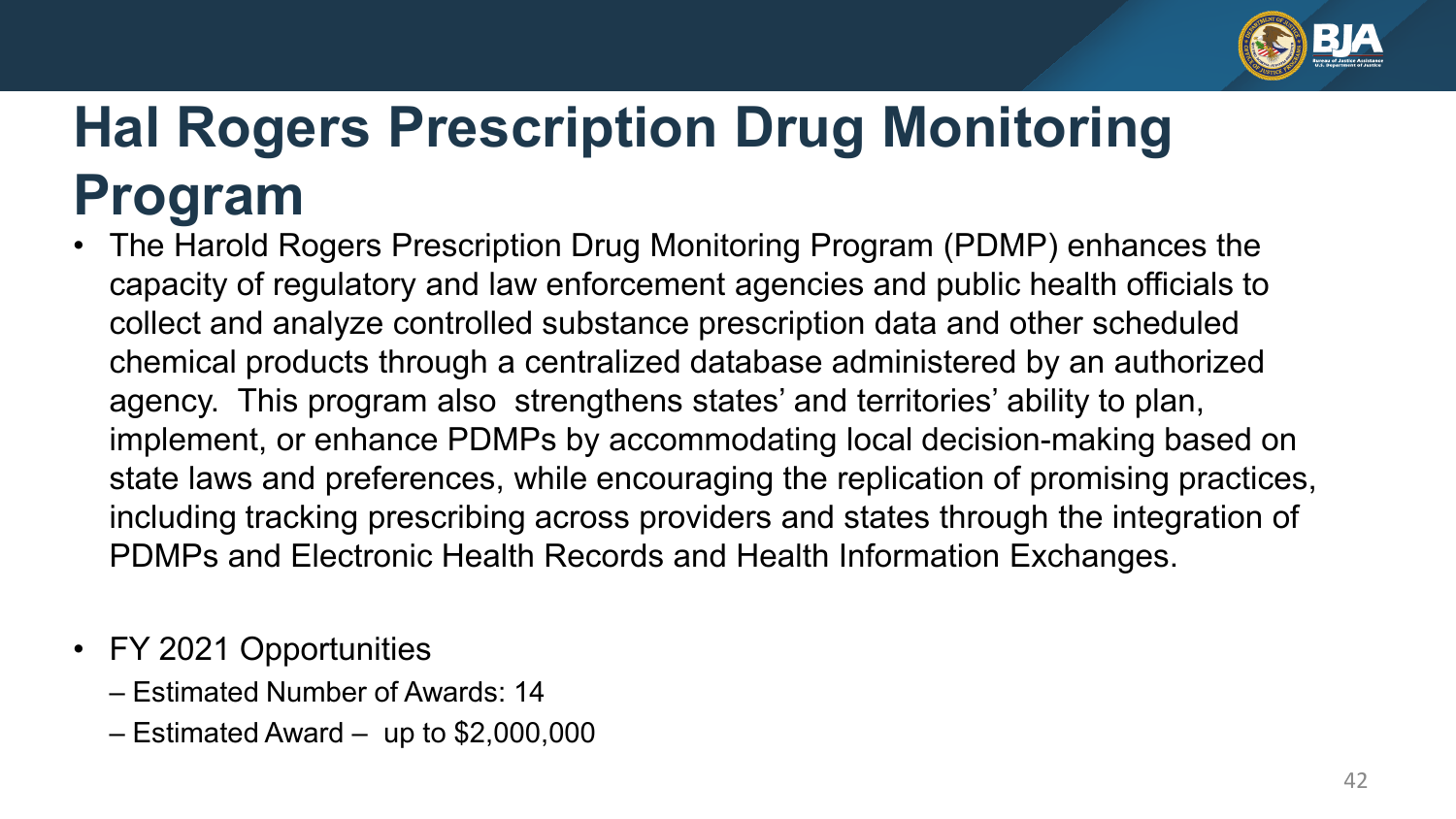

# **John R. Justice Grant Program**

- • The John R. Justice (JRJ) Program assists states and territories in providing loan recruitment and retention of qualified attorneys, the program helps to fulfill the repayment assistance for local, state, and federal public defenders and local and state prosecutors who commit to extended employment in those roles. By assisting in the Department's mission to enhance the criminal justice system.
- FY 2021 Opportunities:
	- Estimated Number of Awards: Up to 56
	- Estimated Average State Award Amount: Up to \$35,147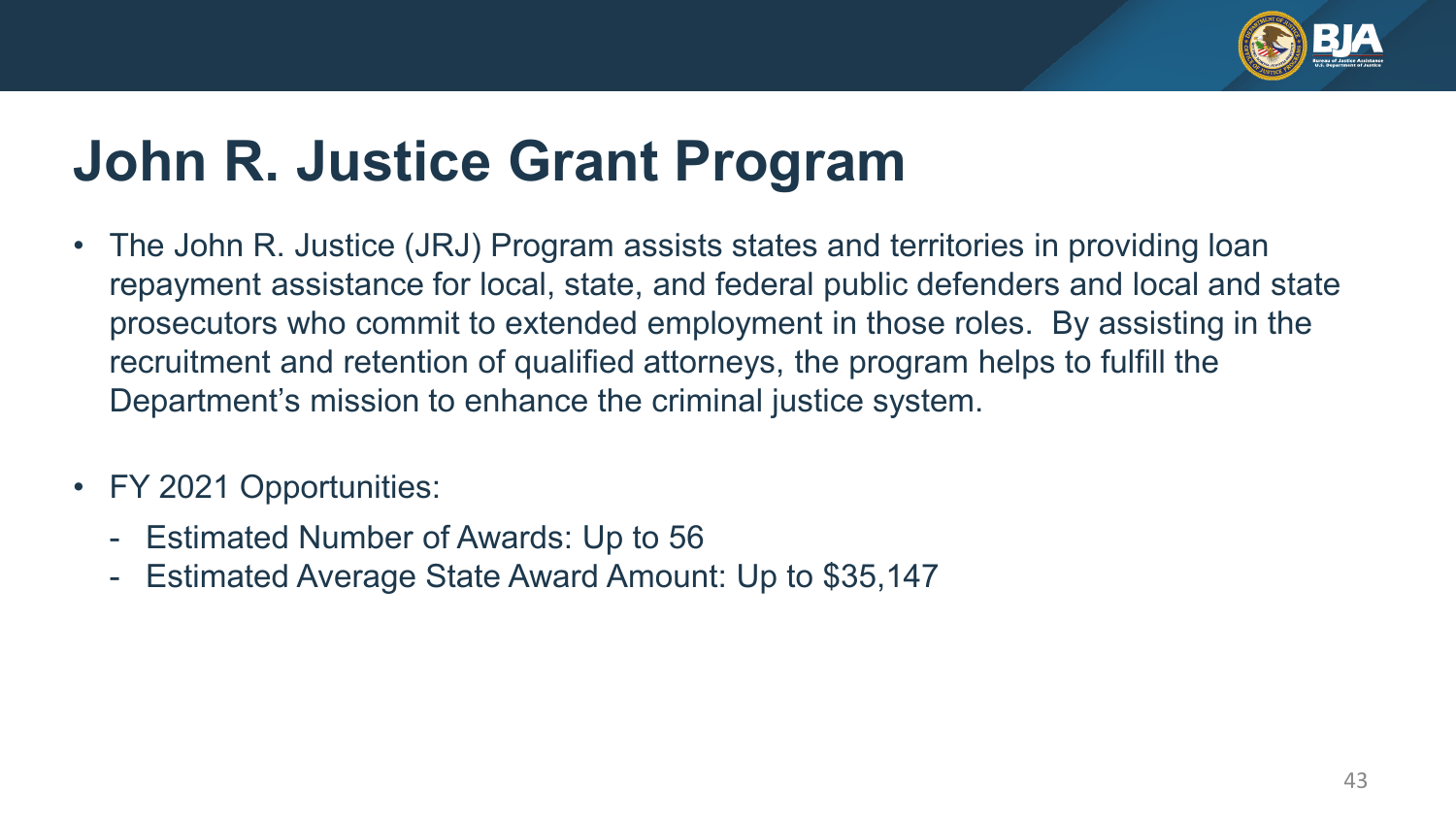

#### **What's Next**

- Expected Solicitation Release Dates: Rolling
- • Application Submission Deadlines: Usually open for at least 60 days; some may be open longer.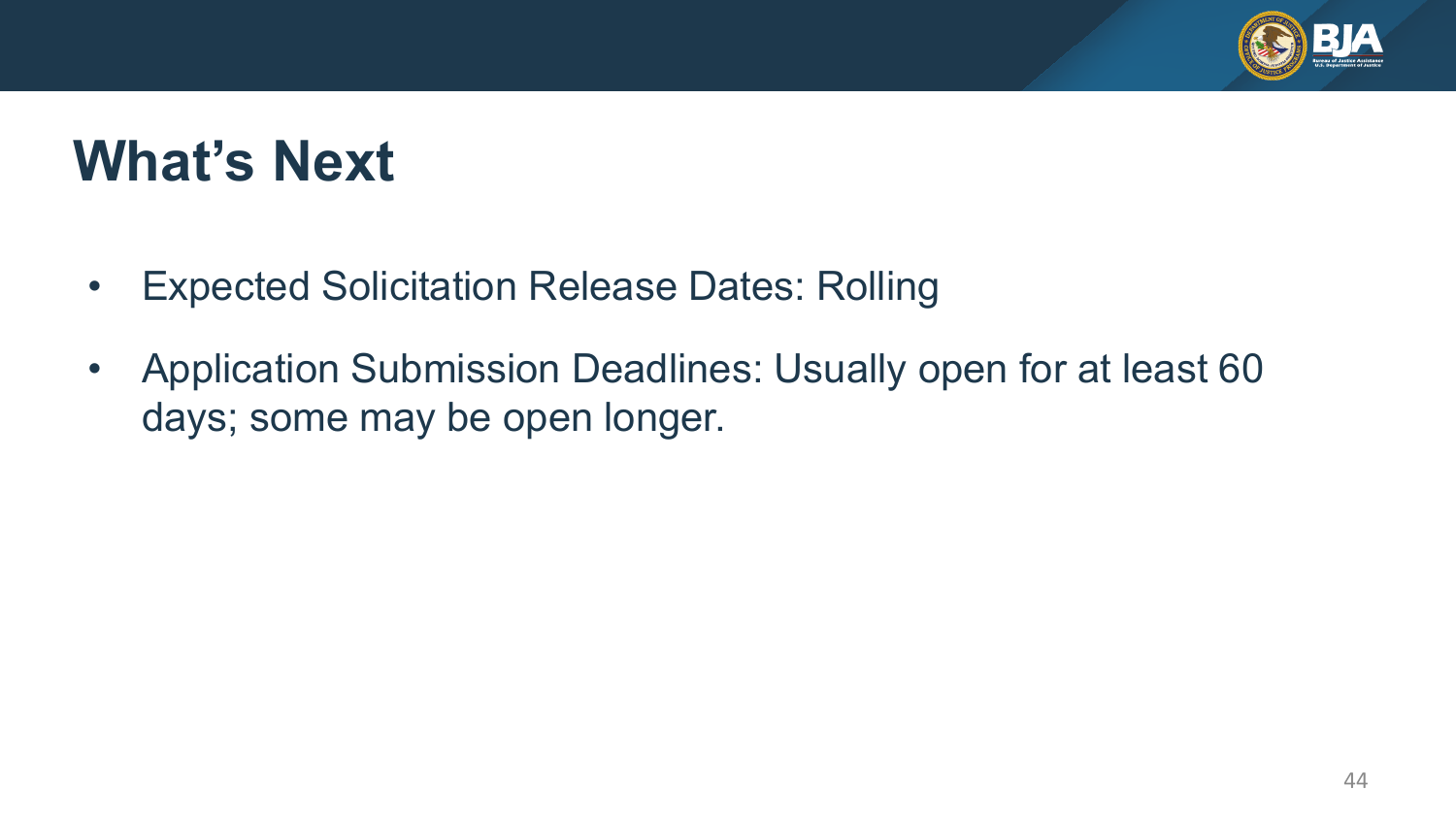

# **FY 2021 Resources for Funding Opportunities**

#### The [Department of Justice Program Plan](https://grantsnet.justice.gov/programplan/html/Home.htm)

 help applicants and grantees find funding opportunities (solicitations) that address their criminal, juvenile, and civil justice needs. The plan provides summary details on the funding opportunities that DOJ agencies are expecting (<https://grantsnet.justice.gov/programplan/html/Solicitations.htm>) is a tool to to release in the current fiscal year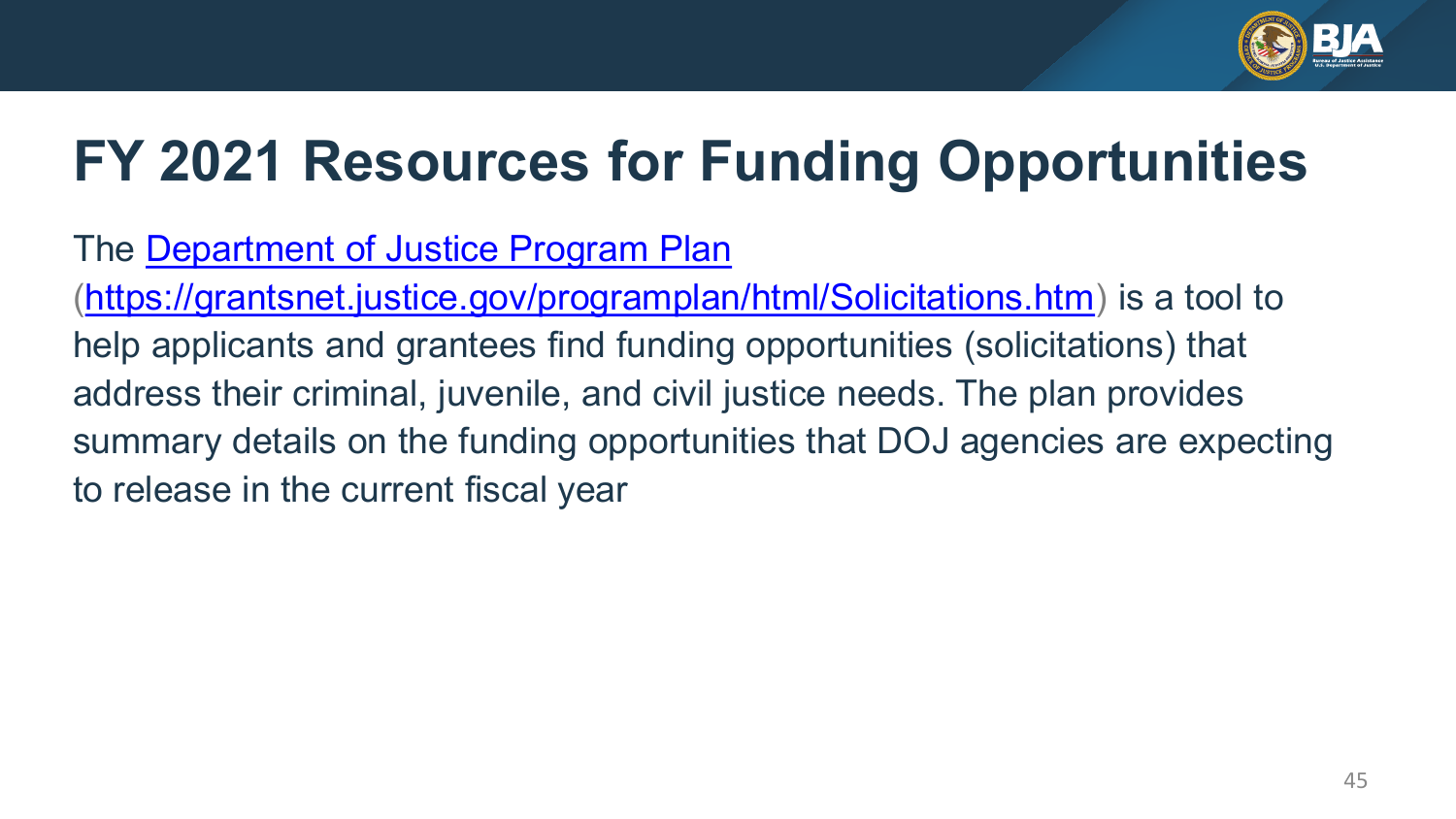

# **FY 2021 Resources for Funding Opportunities**

**BJA's website**  [https://www.bja.gov](https://www.bja.gov/)

**OJP Grant Funding Resources** <https://www.ojp.gov/funding>

**Grants.gov** [www.Grants.gov](http://www.grants.gov/) 

**JustGrants**  [https://justicegrants.usdoj.gov](https://justicegrants.usdoj.gov/) 

 **Office of Justice Programs – Award Data**  <https://ojp.gov/funding/Explore/OJPAwardData.htm>

**NIJ's [CrimeSolutions.gov](https://CrimeSolutions.gov)**  [https://www.CrimeSolutions.gov](https://www.crimesolutions.gov/) 46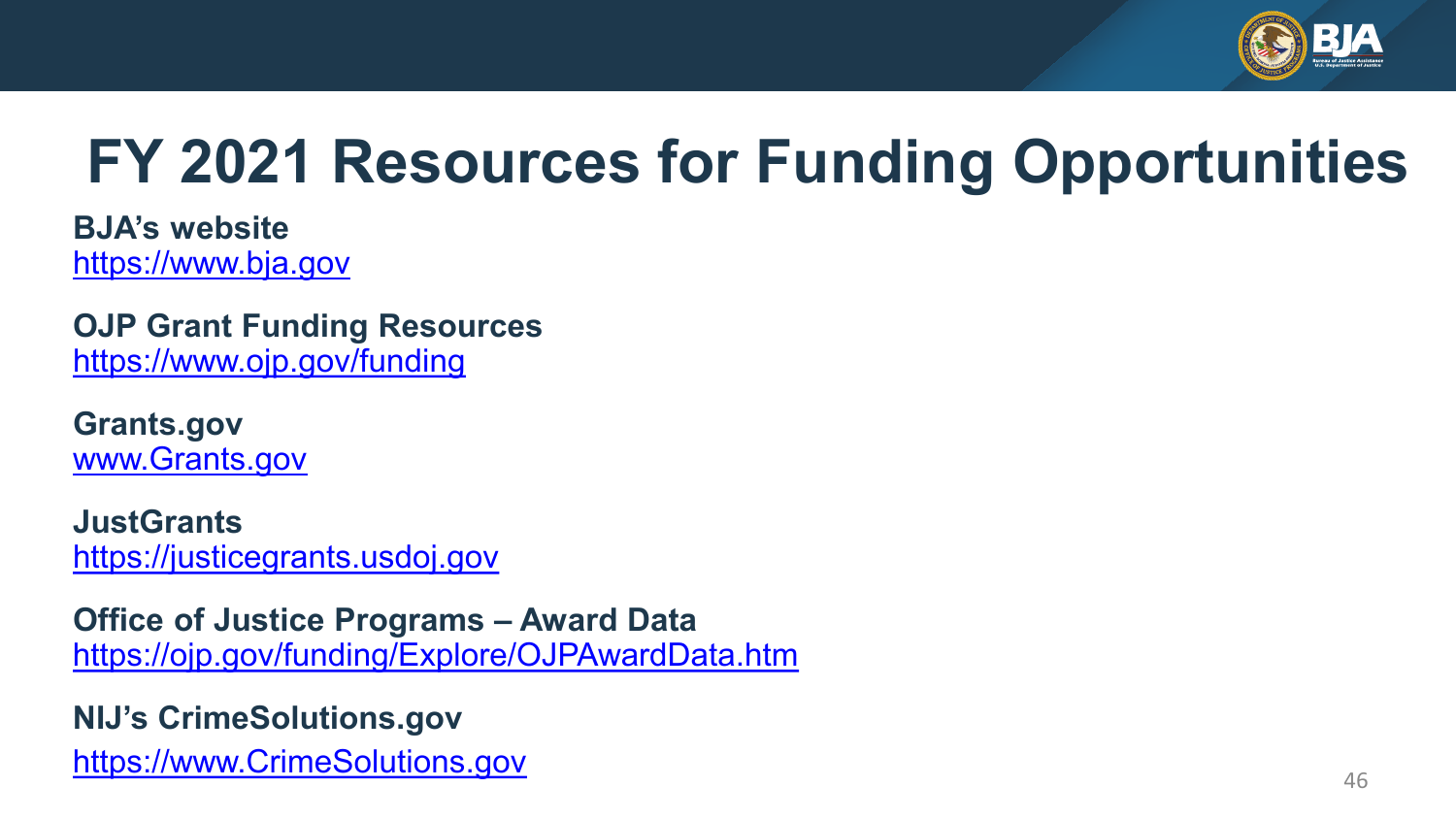

# **BJA Grant Applicant Education Series**

 To access previous webinar recordings, transcripts, and slides visit: <https://www.bja.gov/funding/webinars.html>.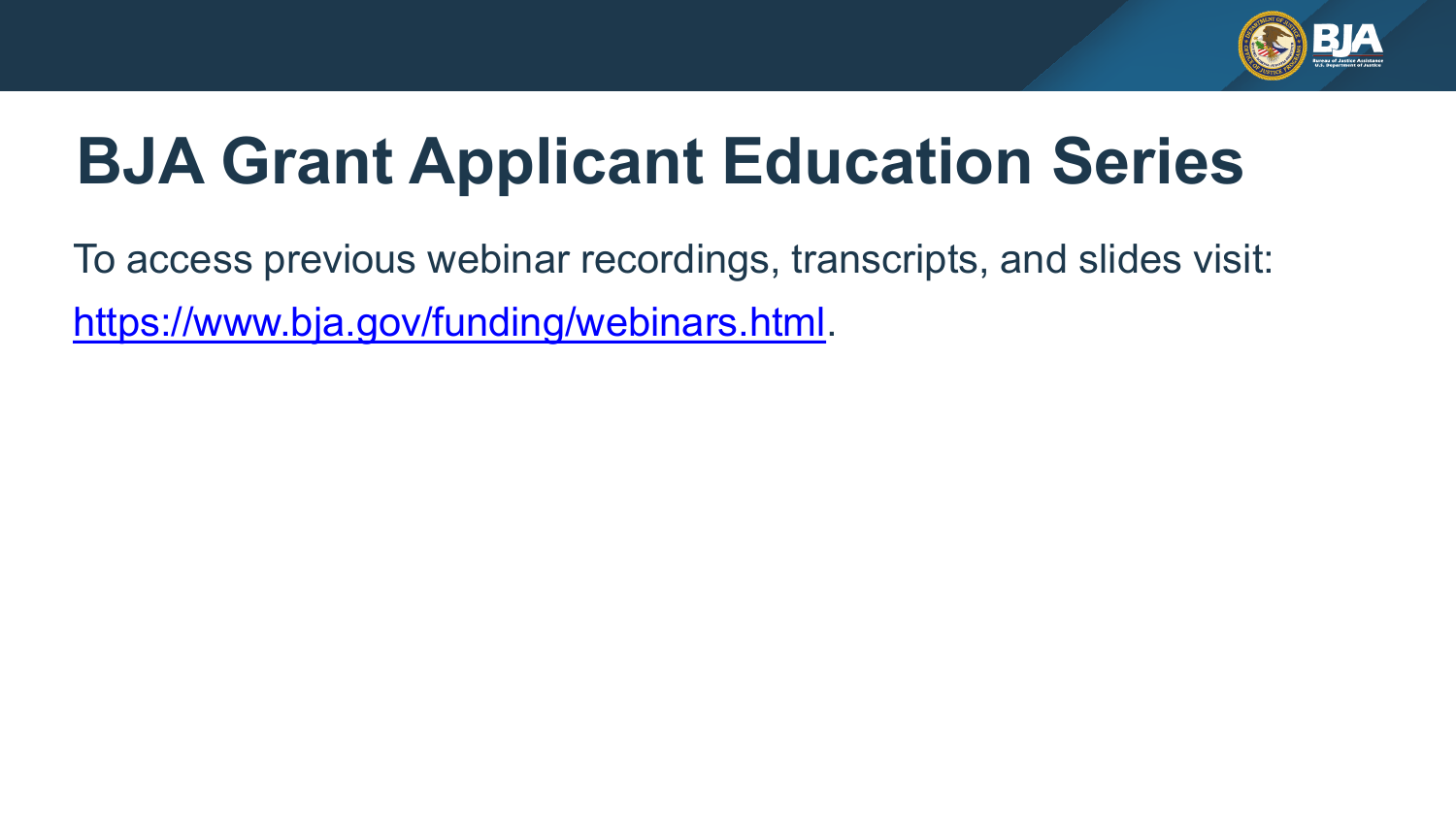

#### **Become a peer reviewer**

- • If you are interested in becoming a peer reviewer, please submit an up-to-date resume or curriculum vitae, including a valid email address, to: <u>BJAreviewer@ojp.usdoj.gov</u>.
- Please put "Peer Reviewer Candidate Resume" in the subject line.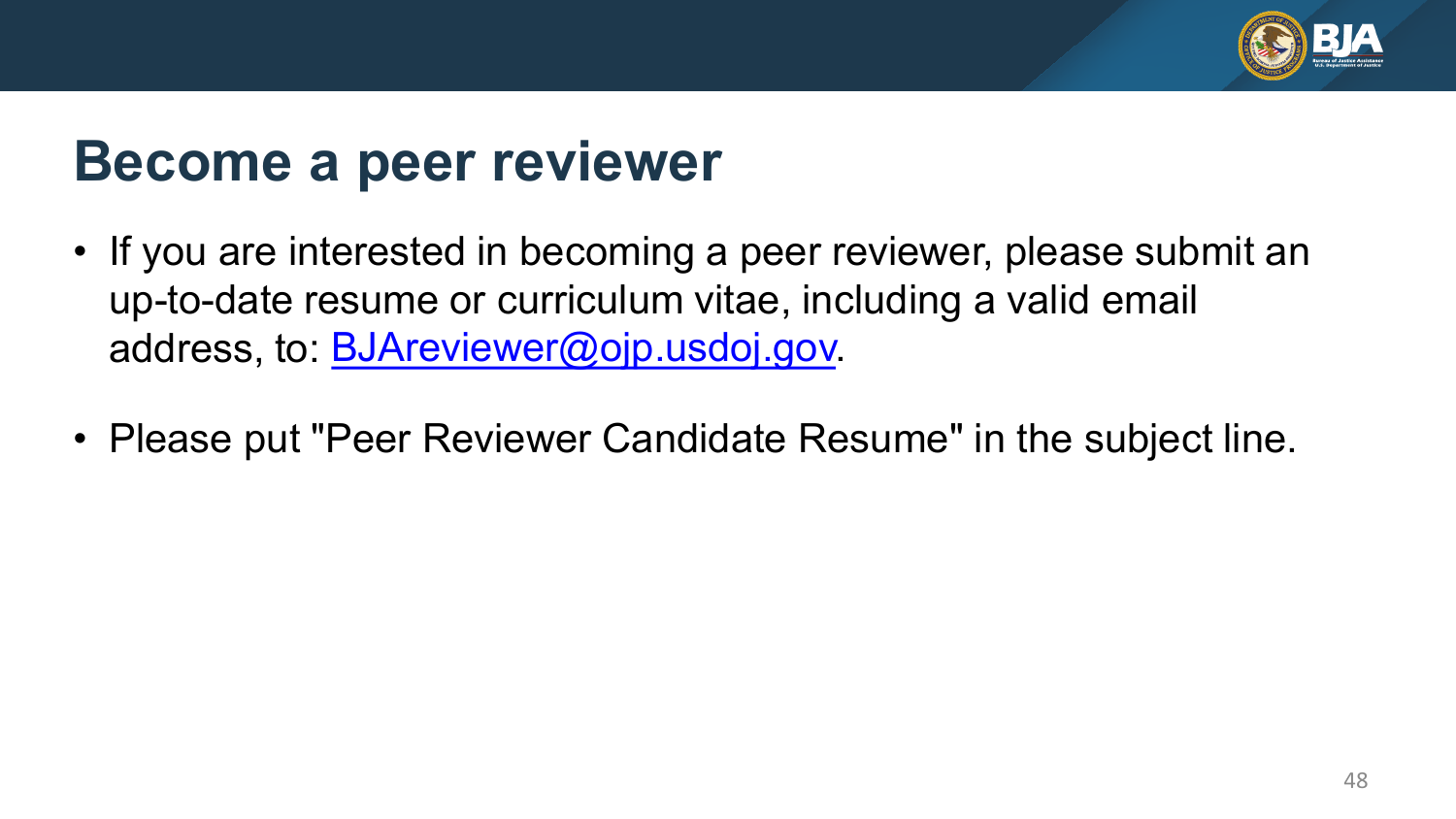

#### **REMINDER: BJA Grant Applicant Education Series Next Webinar**

 **Title:** The Funding Process: First Steps to Applying, How to Prepare Now, and Other Considerations

**Date/Time:** Thursday, January 21, 2020, 1 p.m. ET

**Registration:** [Funding Webinars | Bureau of Justice Assistance \(ojp.gov\)](https://bja.ojp.gov/events/funding-webinars#upcoming-webinars)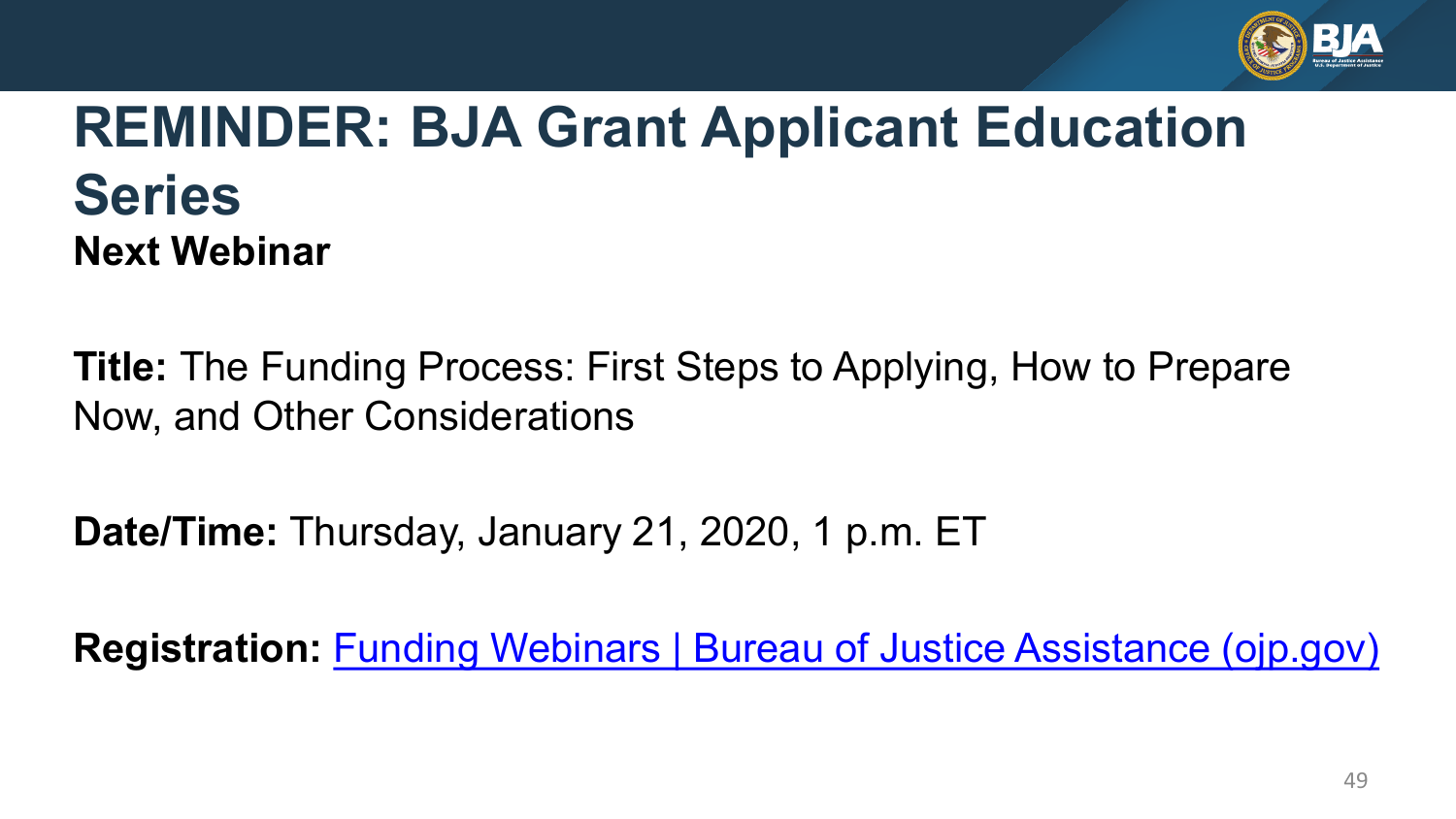# **Stay Connected!!**

#### **Email Updates**



• Text OJP [your email address] to 468-311 to subscribe. \*Message and data rates may apply.

#### **Social Media**

- Facebook: <https://www.facebook.com/DOJBJA>
- Twitter: https://twitter.com/DOJBJA
- RSS: <https://www.bja.gov/Connect.aspx>

For information on funding opportunities, publications, and initiatives, visit **BJA's website –** [https://www.bja.gov](https://www.bja.gov/)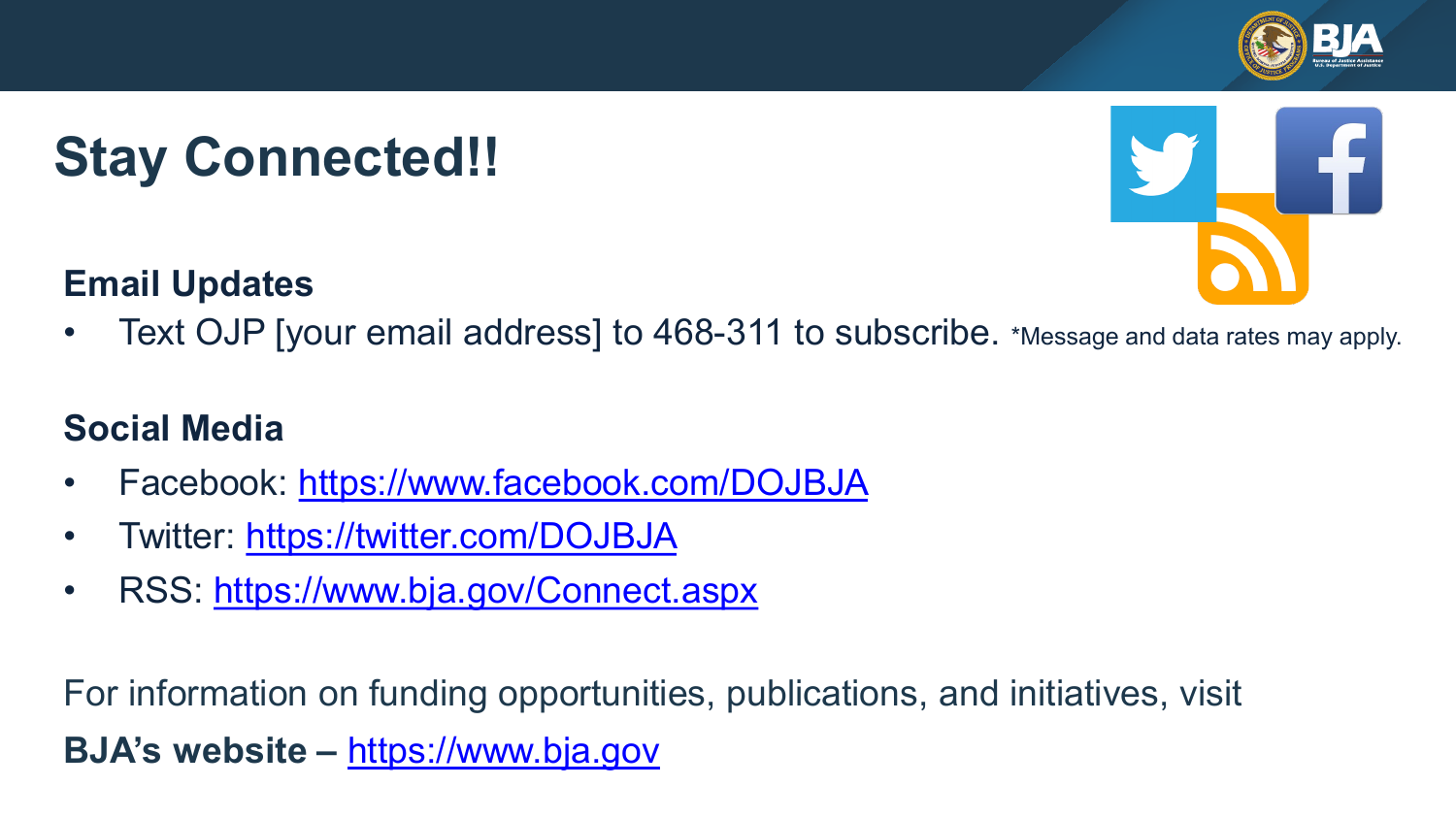

# **Additional Questions?**

#### Contact the Response Center:

- Email: <u>grants@ncjrs.gov</u>
- Web chat: <u><https://webcontact.ncjrs.gov/ncjchat/chat.jsp></u>
- Toll free: 800–851–3420
- TTY: 301–240–6310 (hearing impaired only)

 The Response Center hours of operation are 10:00 a.m. to 6:00 p.m., eastern time, Monday through Friday.